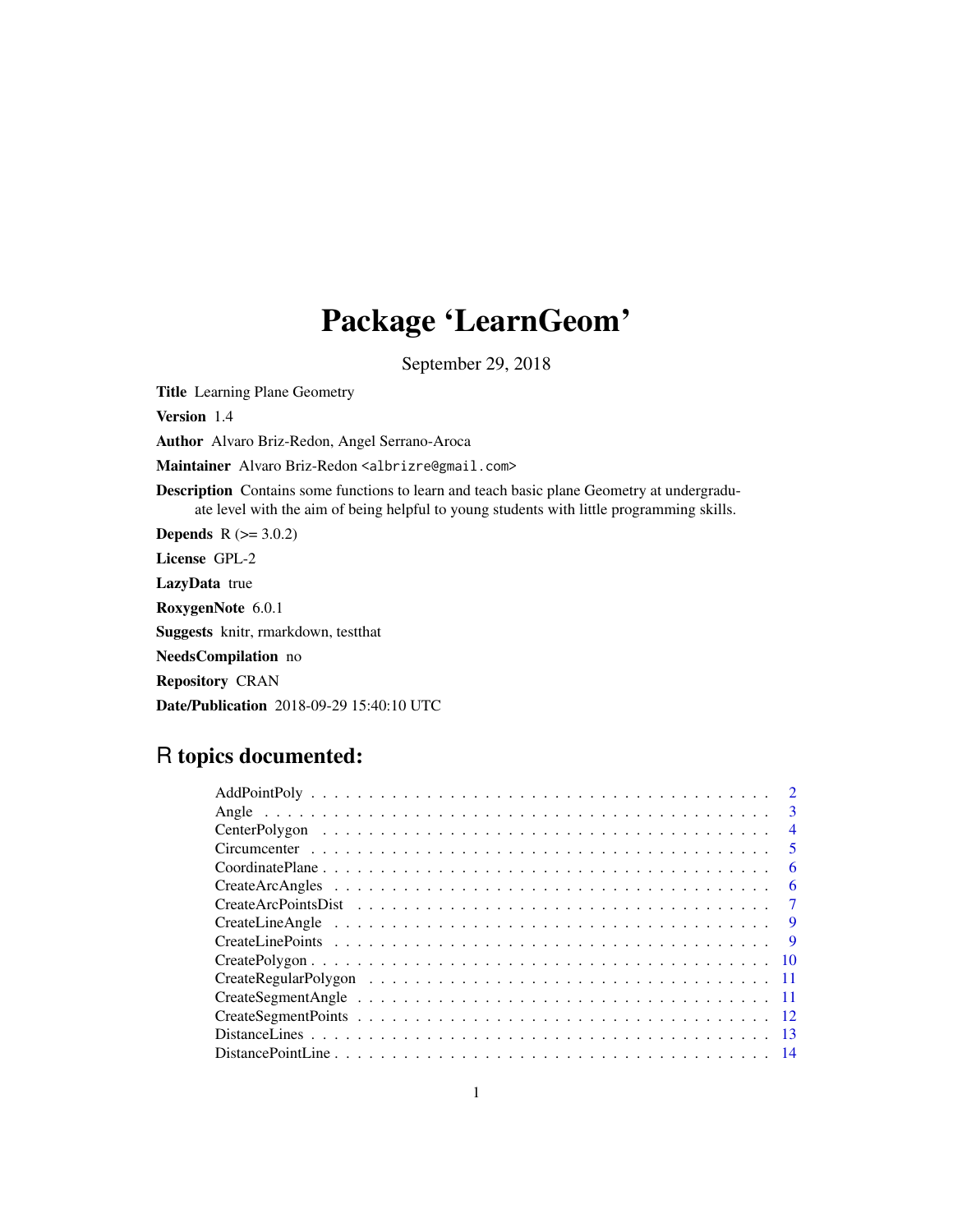<span id="page-1-0"></span>

| Draw                                                                                                       |               |
|------------------------------------------------------------------------------------------------------------|---------------|
|                                                                                                            |               |
|                                                                                                            |               |
|                                                                                                            | 17            |
|                                                                                                            | -18           |
|                                                                                                            | -19           |
|                                                                                                            | <sup>20</sup> |
|                                                                                                            | 21            |
|                                                                                                            | 22            |
|                                                                                                            | 23            |
| MidPoint                                                                                                   | 23            |
|                                                                                                            | 24            |
|                                                                                                            | 25            |
|                                                                                                            | -26           |
|                                                                                                            |               |
|                                                                                                            | -28           |
|                                                                                                            |               |
|                                                                                                            | 29            |
|                                                                                                            |               |
|                                                                                                            | 31            |
| $SimilarPolygon \dots \dots \dots \dots \dots \dots \dots \dots \dots \dots \dots \dots \dots \dots \dots$ | 32            |
|                                                                                                            | 32            |
|                                                                                                            | 34            |
|                                                                                                            |               |
|                                                                                                            |               |
|                                                                                                            | 38            |

AddPointPoly *Adds a point to a previously defined polygon*

# Description

AddPointPoly creates a matrix to represent the polygon that connects several points

# Usage

```
AddPointPoly(Poly, point, position)
```

| Poly     | Polygon object, previously created with function CreatePolygon or CreateRegularPolygon                                                                                                                                                                                       |
|----------|------------------------------------------------------------------------------------------------------------------------------------------------------------------------------------------------------------------------------------------------------------------------------|
| point    | Vector containing the xy-coordinates of the point to be added to the polygon                                                                                                                                                                                                 |
| position | Integer indicating the position of the point in the original polygon, after which<br>the new point is being added (considering that every polygon is an ordered list<br>of points). It is convenient to visualize the polygon with label $=$ T in order to<br>avoid mistakes |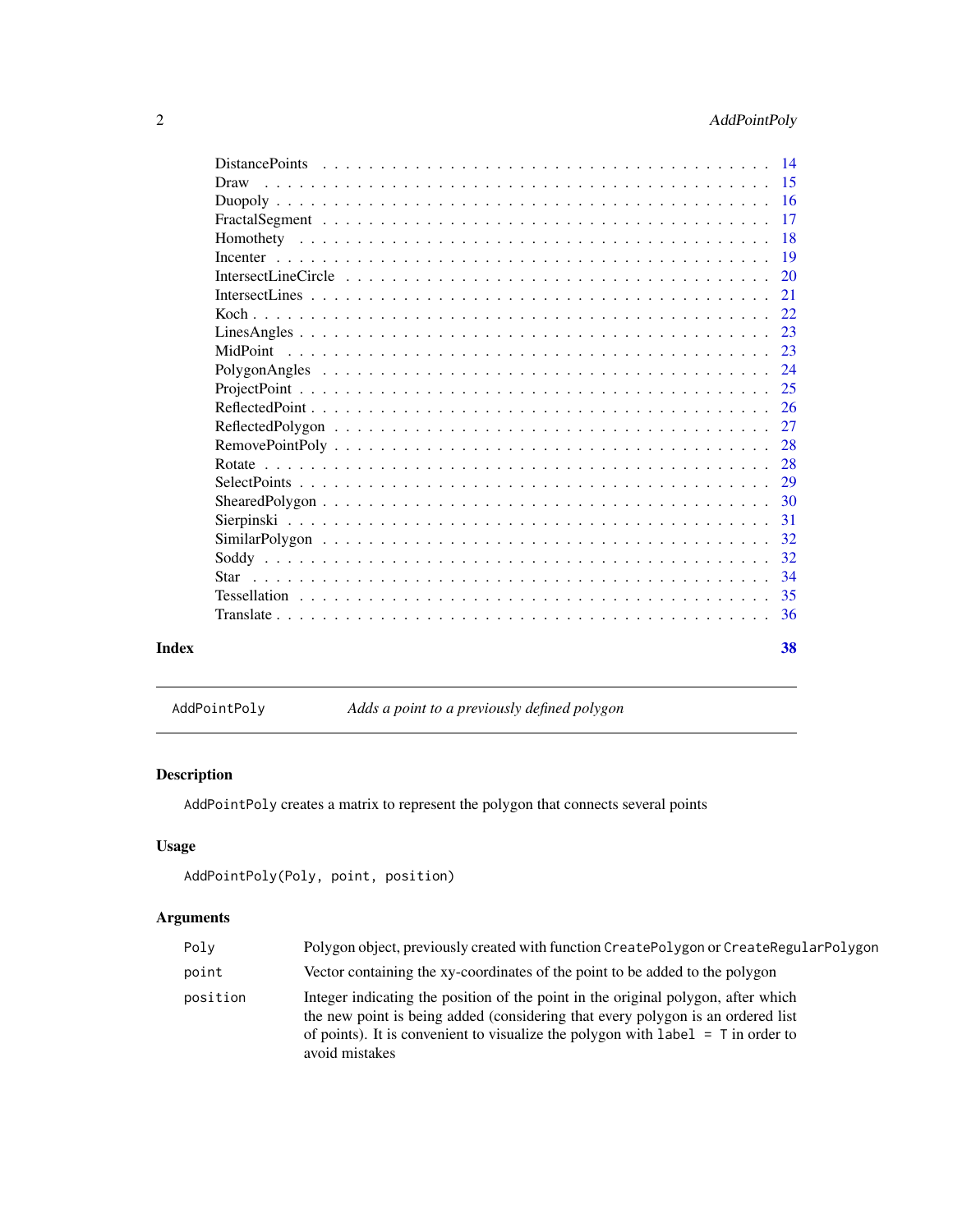<span id="page-2-0"></span> $\angle$  Angle  $\angle$  3

# Value

Returns a matrix which contains the points of the polygon. Each row represents one of the points

# Examples

```
x_{min} < -5x_max <-5y_{min} < -5y_max \leq -5CoordinatePlane(x_min, x_max, y_min, y_max)
n < -5C < -c(0, 0)1 <- 2
Penta <- CreateRegularPolygon(n, C, l)
Penta <- AddPointPoly(Penta, CenterPolygon(Penta), 1)
Draw(Penta, "blue", label = TRUE)
```
# Angle *Computes the angle between three points*

# Description

Angle computes the angle between three points

## Usage

Angle(A, B, C, label = FALSE)

# Arguments

| A     | Vector containing the xy-cooydinates of point A                                                                                                                                     |
|-------|-------------------------------------------------------------------------------------------------------------------------------------------------------------------------------------|
| B     | Vector containing the xy-cooydinates of point B. This point acts as the vertex of<br>angle ABC                                                                                      |
| C     | Vector containing the xy-cooydinates of point C                                                                                                                                     |
| label | Boolean. When $label = TRUE$ , the plot displays the angle in the point that acts<br>as the vertex. If missing, it works as with $label = FALSE$ , so the angle is not<br>displayed |

### Value

Angle between the three points in degrees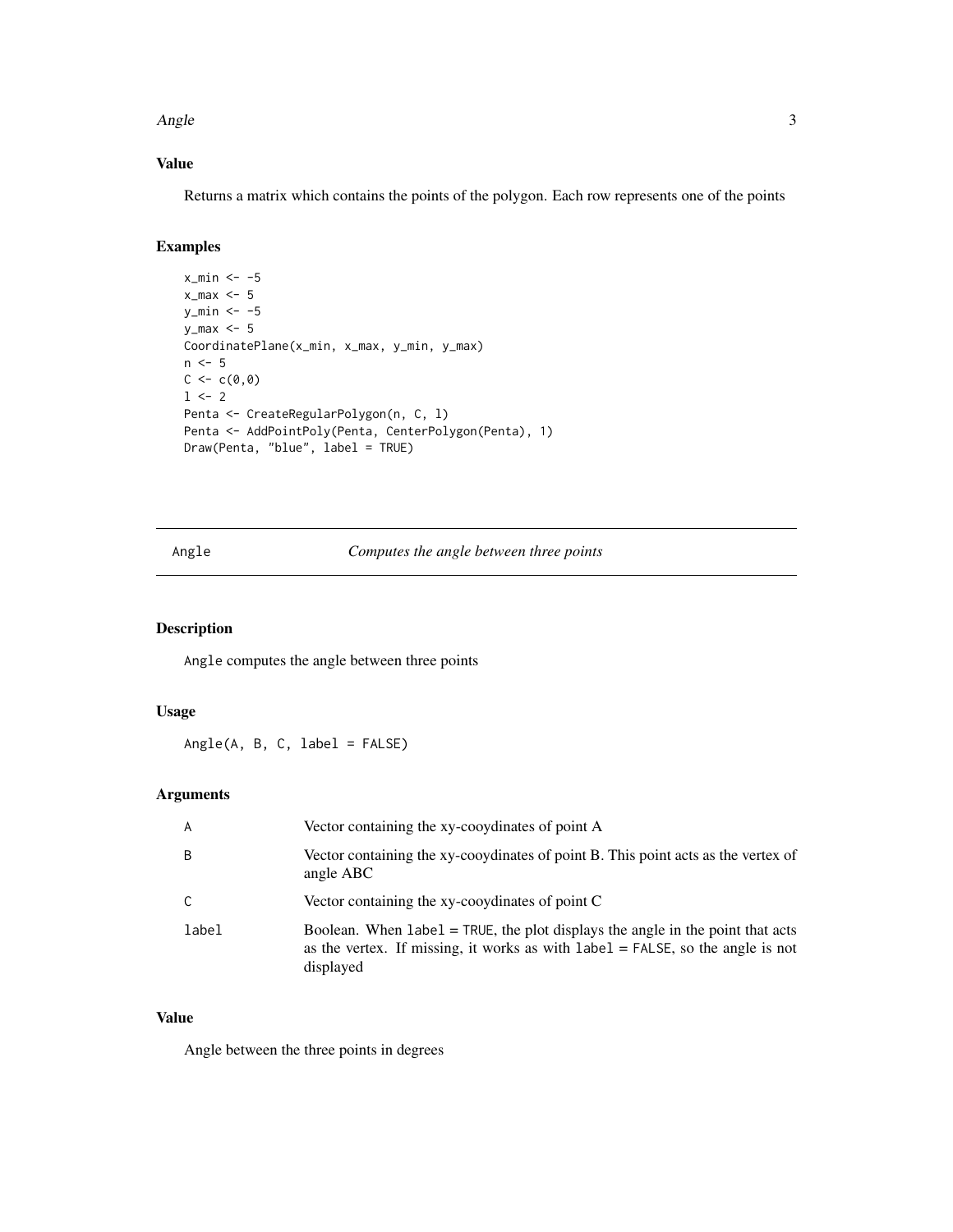#### Examples

```
x_{min} < -5x_{max} < -5y_{min} < -5v max \leq -5CoordinatePlane(x_min, x_max, y_min, y_max)
A \leftarrow c(-1, 0)B \leq -c(0, 0)C < -c(0,1)Draw(CreatePolygon(A, B, C), "transparent")
angle <- Angle(A, B, C, label = TRUE)
angle <- Angle(A, C, B, label = TRUE)
angle <- Angle(B, A, C, label = TRUE)
```
CenterPolygon *Computes the center of a given polygon. The center is obtained by averaging the x and y coordinates of the polygon*

#### Description

CenterPolygon computes the center of a polygon

#### Usage

```
CenterPolygon(Poly)
```
#### Arguments

Poly Polygon object, previously created with either of the functions CreatePolygon or CreateRegularPolygon

# Value

Vector which contains the xy-coordinates of the center of the polygon

```
P1 \leq C(0, 0)P2 \leq c(1,1)P3 <- c(2,0)Poly <- CreatePolygon(P1, P2, P3)
C <- CenterPolygon(Poly)
x_{min} < -5x_{max} < -5y_{\text{min}} < -5y_max <- 5
CoordinatePlane(x_min, x_max, y_min, y_max)
Draw(Poly, "blue")
Draw(C, "red")
```
<span id="page-3-0"></span>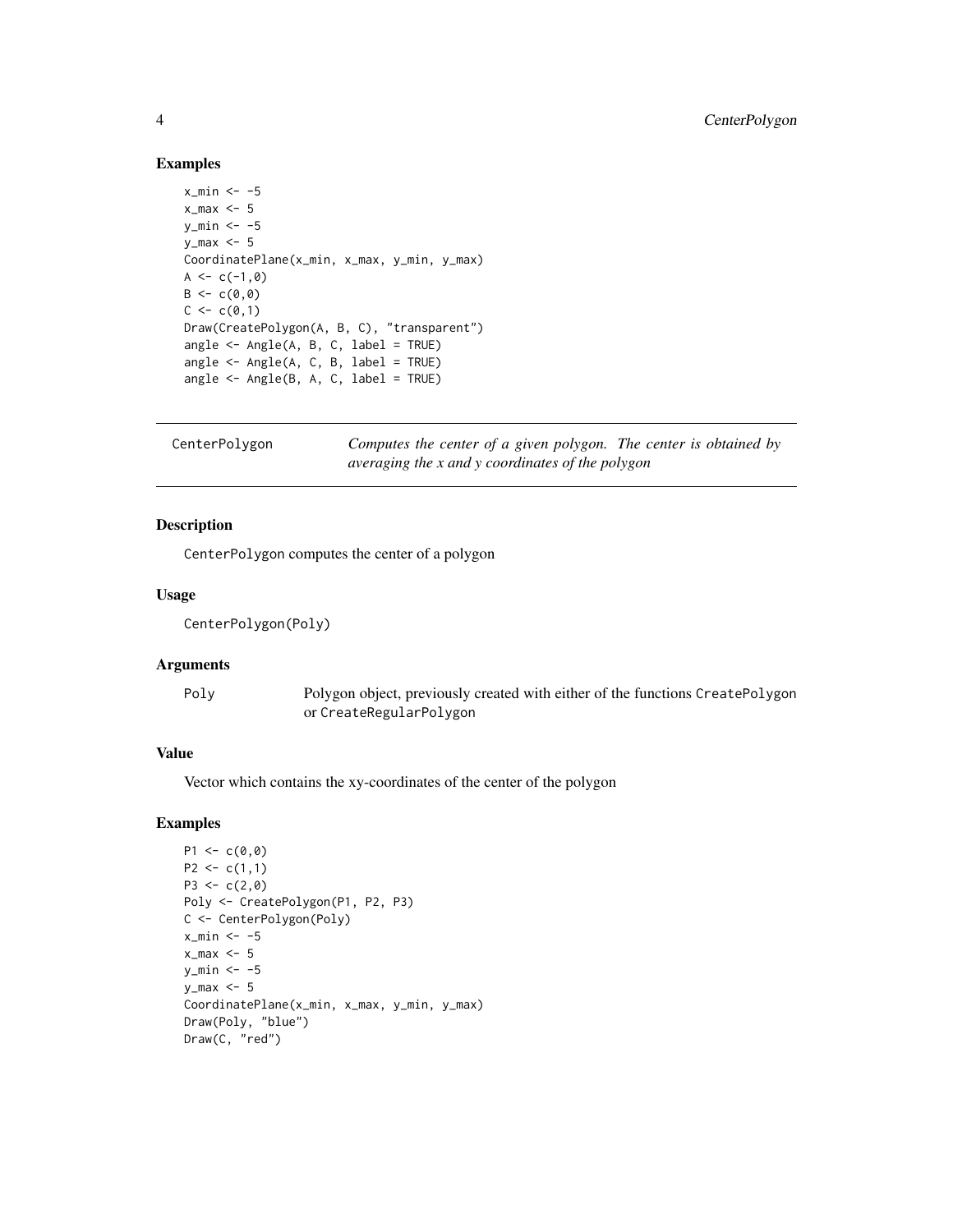<span id="page-4-0"></span>Circumcenter *Computes the circumcenter of a given triangle, that is, the intersection of its three medians*

# Description

Circumcenter computes the center of a triangle

#### Usage

Circumcenter(Tri, lines = F)

# Arguments

| Tri   | Triangle object, previously created with function CreatePolygon                                                                                                   |
|-------|-------------------------------------------------------------------------------------------------------------------------------------------------------------------|
| lines | Boolean. When $l$ ines = TRUE, the plot displays the lines that represent the<br>medians of each of the sides of the triangle. If missing, it works as with lines |
|       | $=$ FALSE, so the lines are not displayed                                                                                                                         |

# Value

Vector which contains the xy-coordinates of the circumcenter of the triangle

# References

http://mathworld.wolfram.com/Circumcenter.html

```
P1 \leftarrow c(0,0)P2 \leq c(1,1)P3 \leq -c(2, 0)Tri <- CreatePolygon(P1, P2, P3)
x_min <- -5
x_max <-5y_{\text{min}} < -5y_max <- 5
CoordinatePlane(x_min, x_max, y_min, y_max)
Draw(Tri, "transparent")
I <- Circumcenter(Tri, lines = TRUE)
Draw(I, "red")
```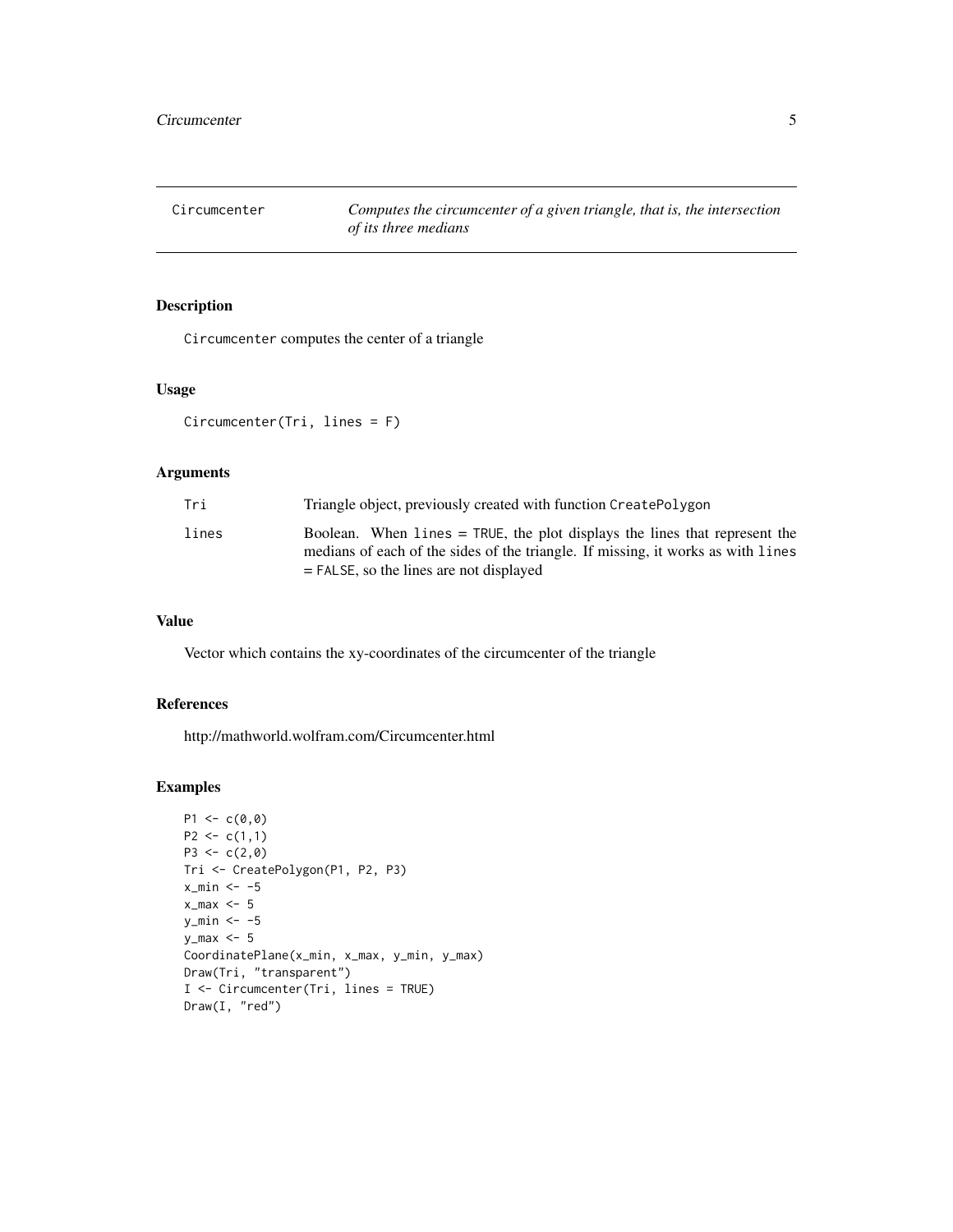<span id="page-5-0"></span>

# Description

CoordinatePlane plots an empty coordinate (cartesian) plane with customizable limits for the X and Y axis.

#### Usage

CoordinatePlane(x\_min, x\_max, y\_min, y\_max)

# Arguments

| x_min | Lowest value for the X axis  |
|-------|------------------------------|
| x_max | Highest value for the X axis |
| v_min | Lowest value for the Y axis  |
| y_max | Highest value for the Y axis |

#### Value

None. It produces a plot of a coordinate plane with axes and grid

# Examples

```
x_{min} < -5x_{max} < -5y_{\text{min}} < -5v_{max} <- 5
CoordinatePlane(x_min, x_max, y_min, y_max)
```
CreateArcAngles *Creates an arc of a circumference*

#### Description

CreateArcAngles creates an arc of a circumference

# Usage

```
CreateArcAngles(C, r, angle1, angle2, direction = "anticlock")
```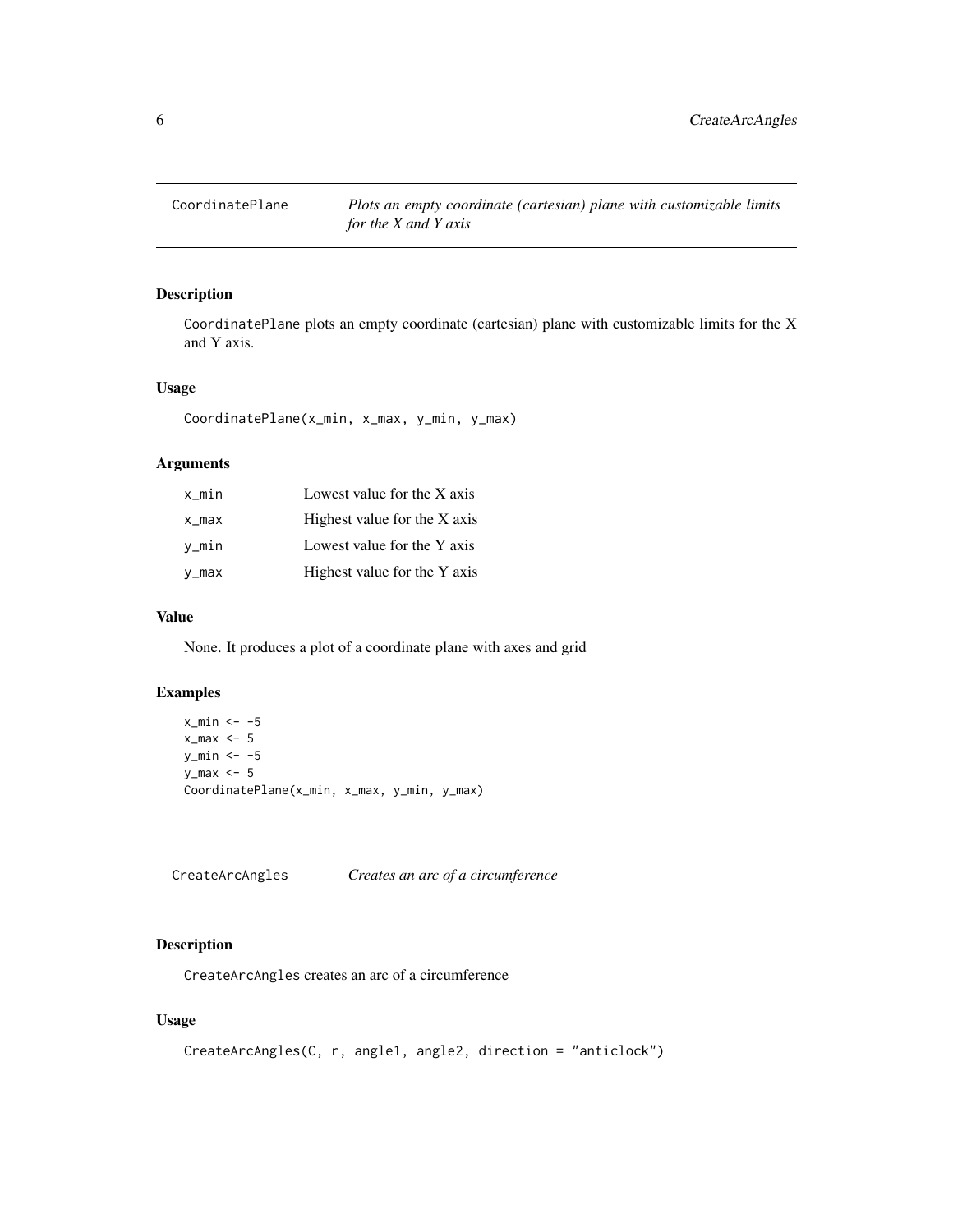#### <span id="page-6-0"></span>Arguments

| C         | Vector containing the xy-coordinates of the center of the circumference                                                                                                                                                     |
|-----------|-----------------------------------------------------------------------------------------------------------------------------------------------------------------------------------------------------------------------------|
| r         | Radius for the circumference (or arc)                                                                                                                                                                                       |
| angle1    | - Angle in degrees $(0-360)$ at which the arc starts                                                                                                                                                                        |
| angle2    | - Angle in degrees $(0-360)$ at which the arc finishes                                                                                                                                                                      |
| direction | - String indicating the direction which is considered to create the arc, from the<br>smaller to the higher angle. It has two possible values: "clock" (clockwise di-<br>rection) and "anticlock" (anti-clockwise direction) |

#### Value

Returns a vector which contains the center, radius, angles (0-360) and direction (1 - "clock", 2 - "anticlock") that define the created arc

#### Examples

```
x_{min} < -5x_{max} < -5y_{min} < -5y_{max} < -5CoordinatePlane(x_min, x_max, y_min, y_max)
C < -c(0, 0)r <- 3
angle1 <- 90
angle2 <- 180
direction <- "anticlock"
Arc1 <- CreateArcAngles(C, r, angle1, angle2, direction)
Draw(Arc1, "black")
direction <- "clock"
Arc2 <- CreateArcAngles(C, r, angle1, angle2, direction)
Draw(Arc2, "red")
```
CreateArcPointsDist *Creates an arc of a circumference to connect two points*

#### Description

CreateArcPointsDist creates an arc of a circumference to connect two points

### Usage

```
CreateArcPointsDist(P1, P2, r, choice, direction)
```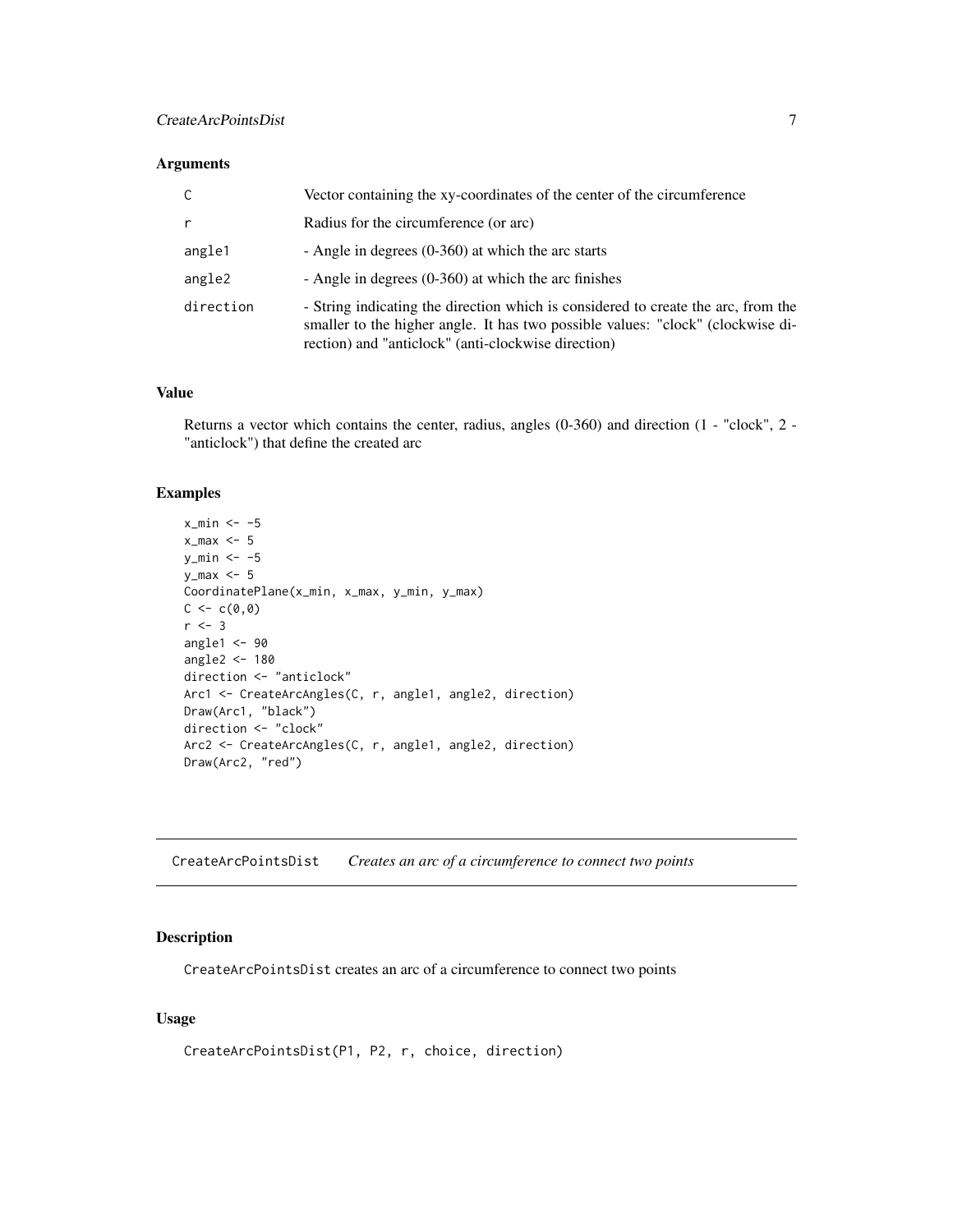#### Arguments

| P <sub>1</sub> | Vector containing the xy-coordinates of point 1                                                                                                                                                                                                                                                                                                                                                                                                                                                                                                                                                              |
|----------------|--------------------------------------------------------------------------------------------------------------------------------------------------------------------------------------------------------------------------------------------------------------------------------------------------------------------------------------------------------------------------------------------------------------------------------------------------------------------------------------------------------------------------------------------------------------------------------------------------------------|
| P <sub>2</sub> | Vector containing the xy-coordinates of point 2                                                                                                                                                                                                                                                                                                                                                                                                                                                                                                                                                              |
| r              | Radius for the circumference which is used to generate the arc. This parameter<br>is necessary because there are infinite possible arcs that connect two points. In<br>the case the radius is smaller than half the distance between P1 and P2, there is<br>no possible arc, so the function tells the user                                                                                                                                                                                                                                                                                                  |
| choice         | - Integer indicating which of the two possible centers is chosen to create the<br>arcs. A value of 1 means the center of the circle that contains the arc is chosen<br>in the direction of $M + v$ , being M the middle point between P1 and P2 and v the<br>orthogonal vector of P2 - P1 normalized to the appropriate length for creating<br>the desired arc. A value of 2 means the center of the resulting circle is chosen<br>in the direction of M - V. Remark: There are as well two options for vector v. If<br>$P1 = (a,b)$ and $P2 = (c,d)$ , v is written in the internal function as $(b-d,c-a)$ |
| direction      | - String indicating the direction which is considered to create the arc, from the<br>smaller to the higher angle. It has two possible values: "clock" (clockwise di-<br>rection) and "anticlock" (anti-clockwise direction)                                                                                                                                                                                                                                                                                                                                                                                  |

#### Value

Returns a vector which contains the center, radius and angles (0-360) that define the created arc

```
x_{min} < -5x_{max} < -5y_{min} < -5y_max <- 5
CoordinatePlane(x_min, x_max, y_min, y_max)
P1 \leftarrow c(-3, 2)P2 \leq -c(0,0)r < -sqrt(18)/2choice=1
direction="anticlock"
Arc <- CreateArcPointsDist(P1, P2, r, choice, direction)
Draw(Arc, "red")
choice=2
direction="anticlock"
Arc <- CreateArcPointsDist(P1, P2, r, choice, direction)
Draw(Arc, "blue")
choice=1
direction="clock"
Arc <- CreateArcPointsDist(P1, P2, r, choice, direction)
Draw(Arc, "pink")
choice=2
direction="clock"
Arc <- CreateArcPointsDist(P1, P2, r, choice, direction)
Draw(Arc, "green")
```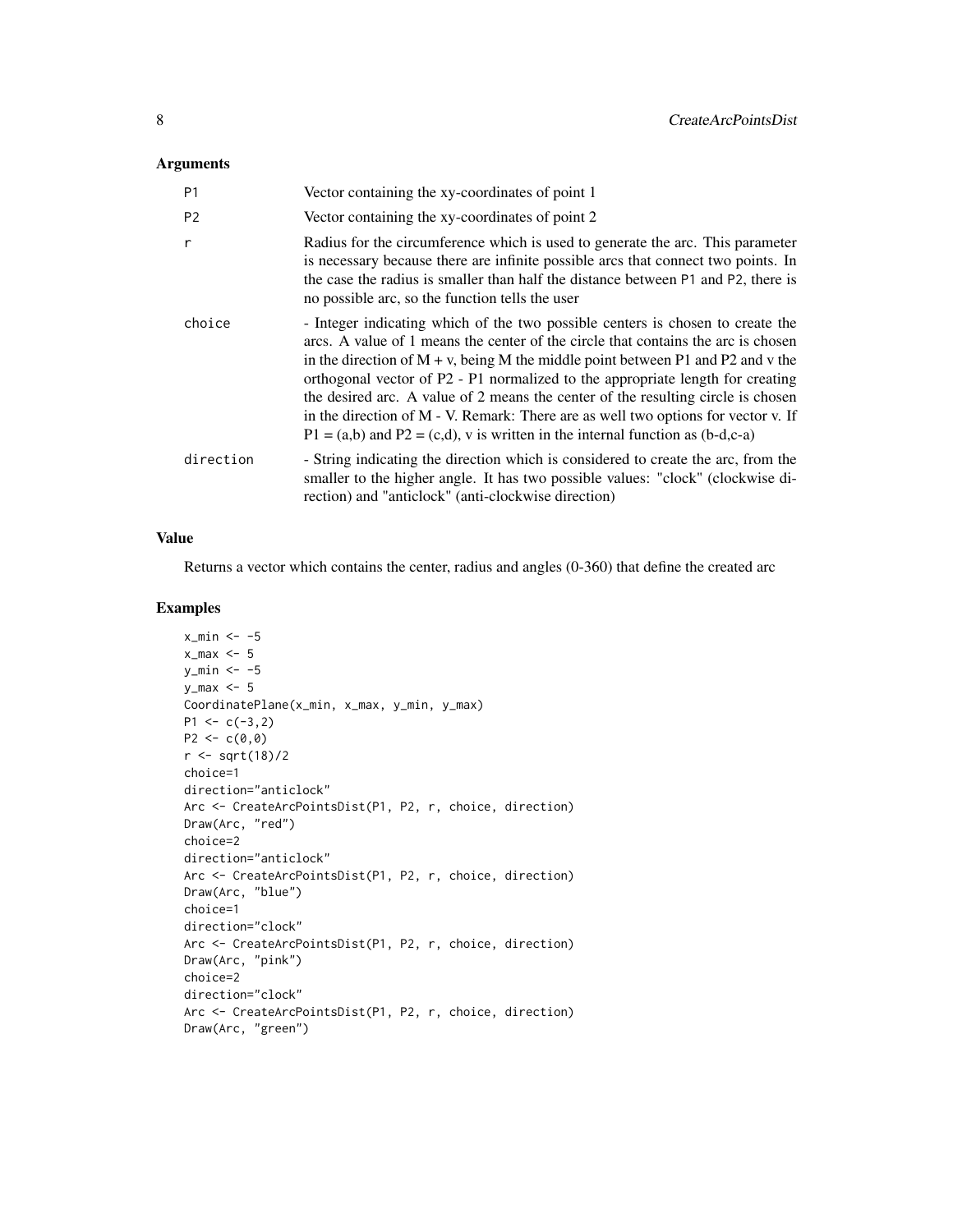<span id="page-8-0"></span>CreateLineAngle *Creates a vector to represent a line that passes through a point and forms certain angle with X axis*

# Description

CreateLineAngle creates a vector to represent a line that passes through a point and forms certain angle with X axis

#### Usage

CreateLineAngle(P, angle)

#### Arguments

|       | Vector containing the xy-coordinates of a point |
|-------|-------------------------------------------------|
| angle | Angle in degrees $(0-360)$ for the line         |

# Value

Returns a vector which contains the slope and intercept of the defined line. If the angle is defined as 90, the slope is set to Inf and the intercept is replaced by the x-value for the line (which is a vertical line in this situation)

# Examples

 $P \leftarrow c(\emptyset, \emptyset)$ angle  $<-45$ Line <- CreateLineAngle(P, angle)

CreateLinePoints *Creates a vector that represents the line that connects two points*

#### Description

CreateLinePoints creates a vector that represents the line that connects two points

# Usage

CreateLinePoints(P1, P2)

| P1 | Vector containing the xy-coordinates of point 1 |
|----|-------------------------------------------------|
| P2 | Vector containing the xy-coordinates of point 2 |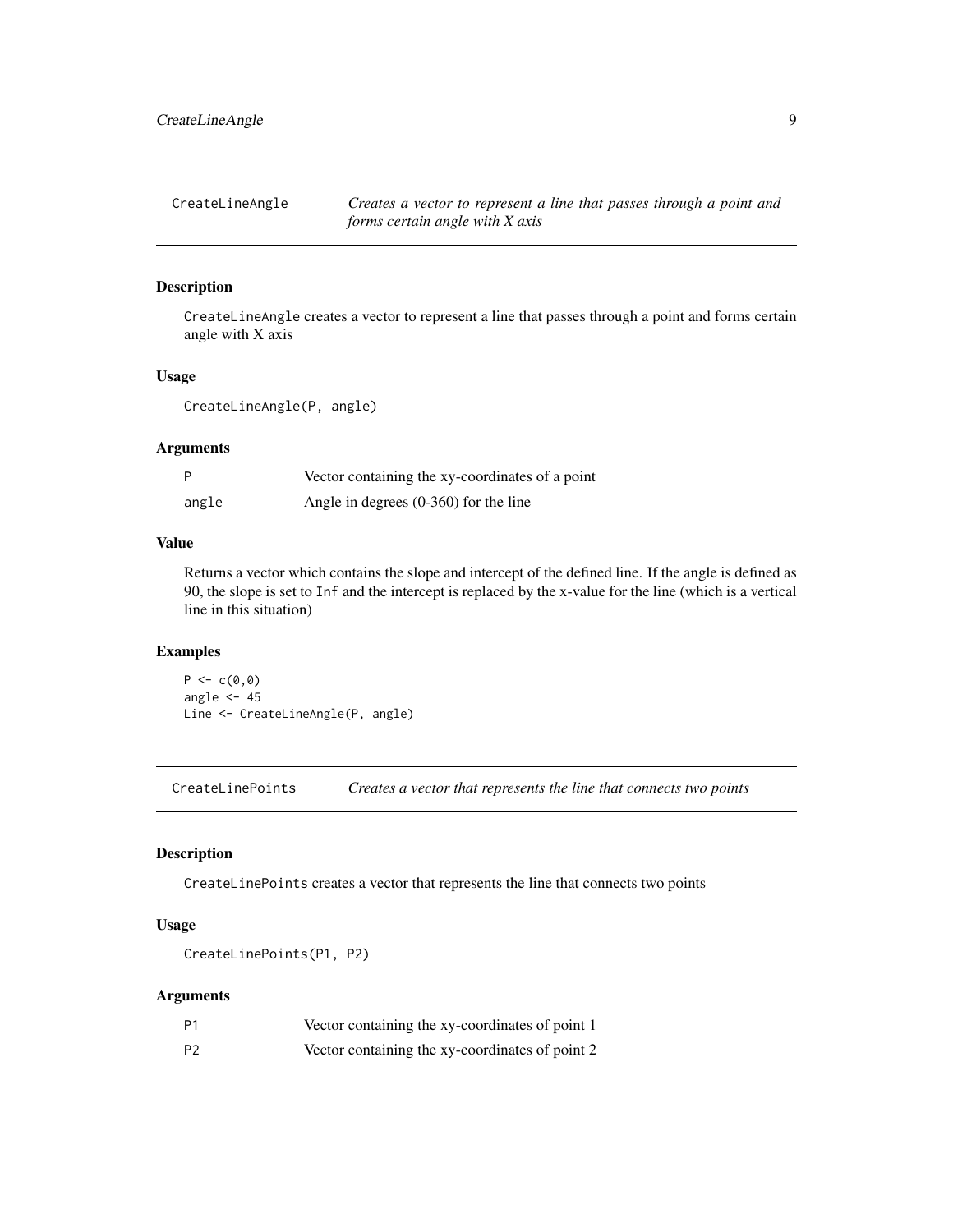# Value

Returns a vector which contains the slope and intercept of the defined line. If the points have the same x-coordinate, the slope is set to Inf and the intercept is replaced by the x-value for the line (which is a vertical line in this situation)

# Examples

 $P1 \leftarrow c(0, 0)$  $P2 \leq c(1,1)$ Line <- CreateLinePoints(P1, P2)

CreatePolygon *Creates a matrix to represent the polygon that connects several points*

# Description

CreatePolygon creates a matrix to represent the polygon that connects several points

#### Usage

```
CreatePolygon(...)
```
# Arguments

... An undetermined number of points introduced by the user in the form of vectors

# Value

Returns a matrix which contains the points of the polygon. Each row represents one of the points

```
P1 \leftarrow c(0, 0)P2 \leq c(1,1)P3 \leq -c(2, 0)Poly <- CreatePolygon(P1, P2, P3)
```
<span id="page-9-0"></span>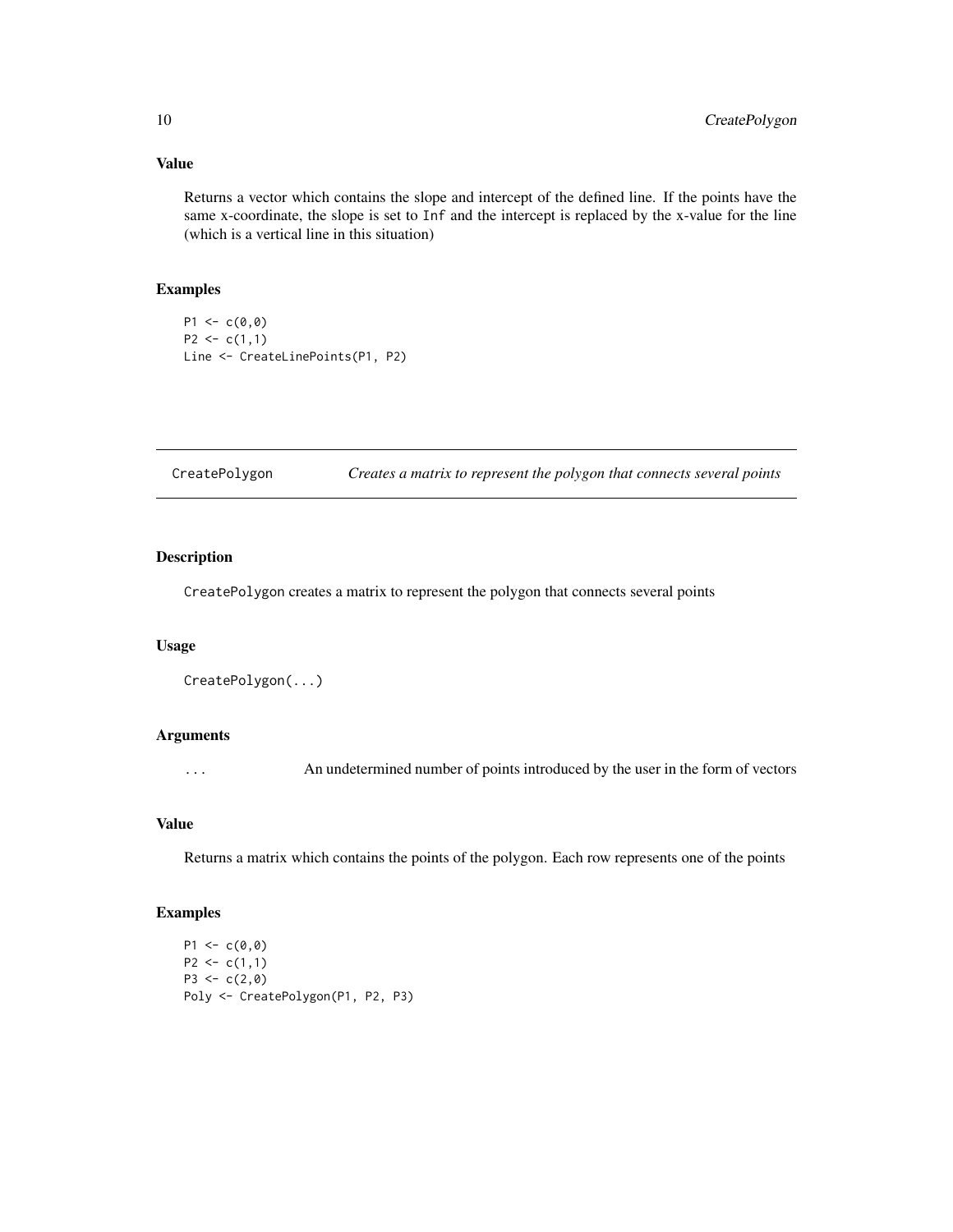<span id="page-10-0"></span>CreateRegularPolygon *Creates a matrix to represent a regular polygon*

# Description

CreateRegularPolygon creates a matrix to represent the polygon that connects several points

#### Usage

```
CreateRegularPolygon(n, C, l)
```
#### Arguments

| Number of sides for the polygon                                            |
|----------------------------------------------------------------------------|
| Vector containing the xy-coordinates for the center of the regular polygon |
| Length of the sides for the polygon                                        |

# Value

Returns a matrix which contains the points of a regular polygon given its number of points and the length of its sides. Each row represents one of the points

# Examples

```
x_{min} < -5x_{max} < -5y_{\text{min}} < -5y_max <- 5
CoordinatePlane(x_min, x_max, y_min, y_max)
n \leq -5C < -c(0, 0)1 \leftarrow 1Penta <- CreateRegularPolygon(n, C, l)
Draw(Penta, "blue", label = TRUE)
```

| CreateSegmentAngle | Creates a matrix that represents the segment that starts from a point |
|--------------------|-----------------------------------------------------------------------|
|                    | with certain length and angle                                         |

#### Description

DrawSegment plots the segment that connects two points in a previously generated coordinate plane

#### Usage

```
CreateSegmentAngle(P, angle, l)
```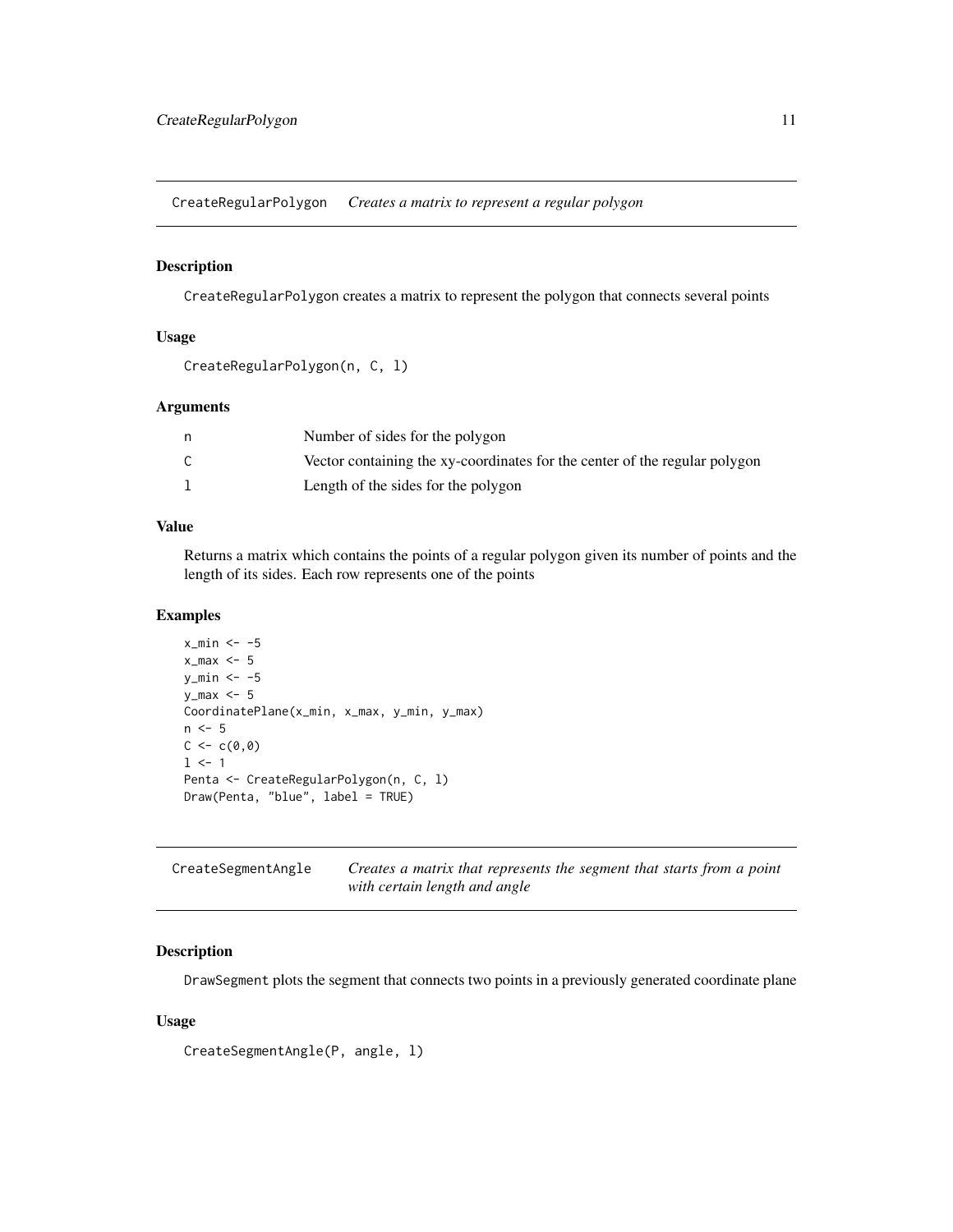#### <span id="page-11-0"></span>Arguments

|       | Vector containing the xy-coordinates of the point         |
|-------|-----------------------------------------------------------|
| angle | Angle in degrees $(0-360)$ for the segment                |
|       | Positive number that indicates the length for the segment |

# Value

Returns a matrix which contains the points that determine the extremes of the segment

# Examples

```
x_{min} < -5x_{max} < -5y_{min} < -5y_max <- 5
CoordinatePlane(x_min, x_max, y_min, y_max)
P \leftarrow c(0, 0)angle <-301 <- 1
Segment <- CreateSegmentAngle(P, angle, l)
Draw(Segment, "black")
```
CreateSegmentPoints *Creates a matrix that represents the segment that connects two points*

# Description

DrawSegment plots the segment that connects two points in a previously generated coordinate plane

## Usage

```
CreateSegmentPoints(P1, P2)
```
#### Arguments

| P1             | Vector containing the xy-coordinates of point 1 |  |
|----------------|-------------------------------------------------|--|
| P <sub>2</sub> | Vector containing the xy-coordinates of point 2 |  |

# Value

Returns a matrix which contains the points that determine the extremes of the segment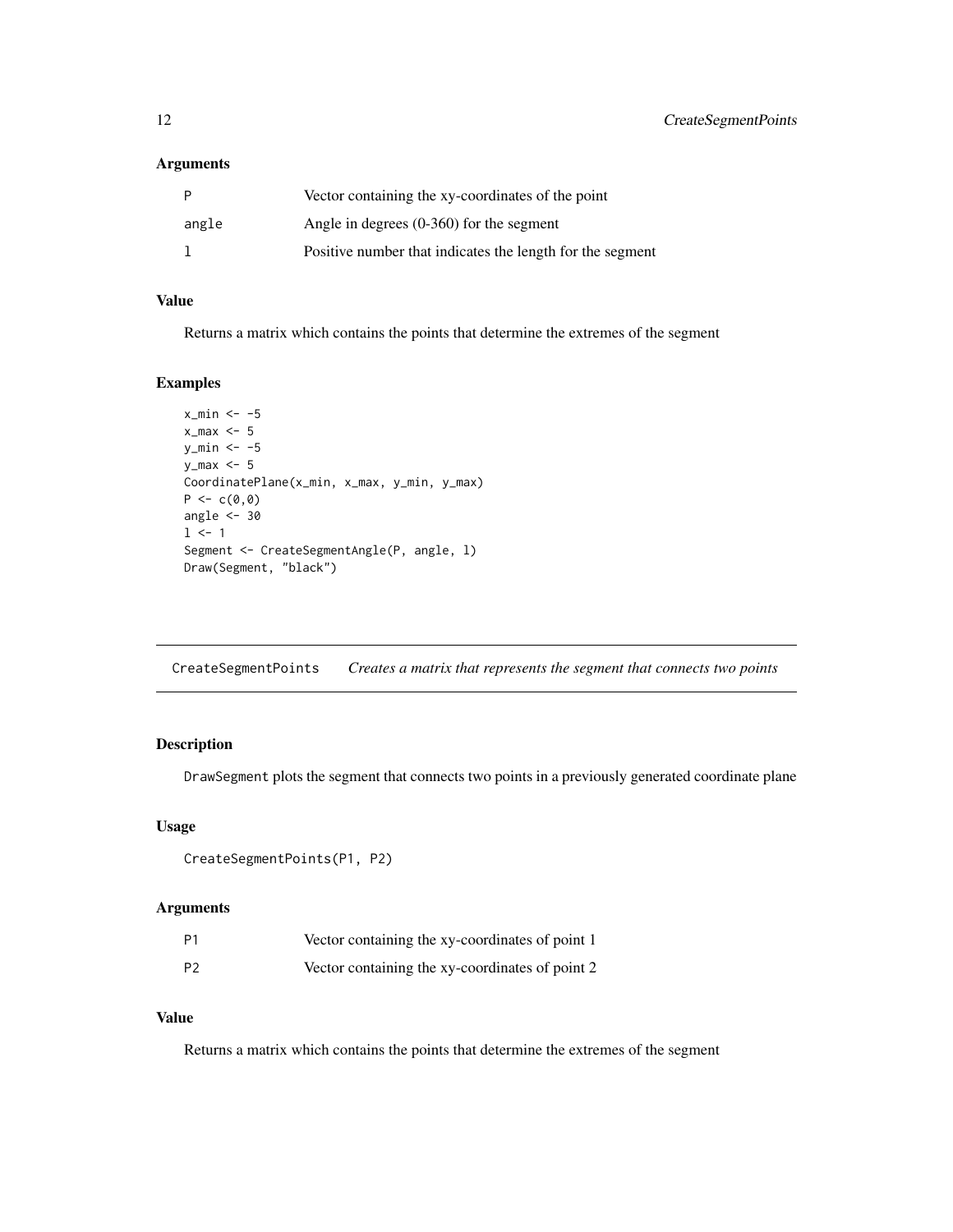# <span id="page-12-0"></span>DistanceLines 13

# Examples

```
x_{min} < -5x_{max} < -5y_{min} < -5y_{max} < -5CoordinatePlane(x_min, x_max, y_min, y_max)
P1 \leq -c(0,0)P2 \leq c(1,1)Segment <- CreateSegmentPoints(P1, P2)
Draw(Segment, "black")
```
# DistanceLines *Computes the distance between two lines*

# Description

DistanceLines computes the distance between two lines

#### Usage

DistanceLines(Line1, Line2)

# Arguments

| Line1 | Line object previously created with CreateLinePoints or CreateLineAngle |
|-------|-------------------------------------------------------------------------|
| Line2 | Line object previously created with CreateLinePoints or CreateLineAngle |

# Value

Returns the distance between two points

```
P1 \leftarrow c(\emptyset, \emptyset)P2 \leq c(1,1)Line1 <- CreateLinePoints(P1, P2)
P3 \leq c(1,-1)P4 \leq -c(2, 0)Line2 <- CreateLinePoints(P3, P4)
d <- DistanceLines(Line1, Line2)
```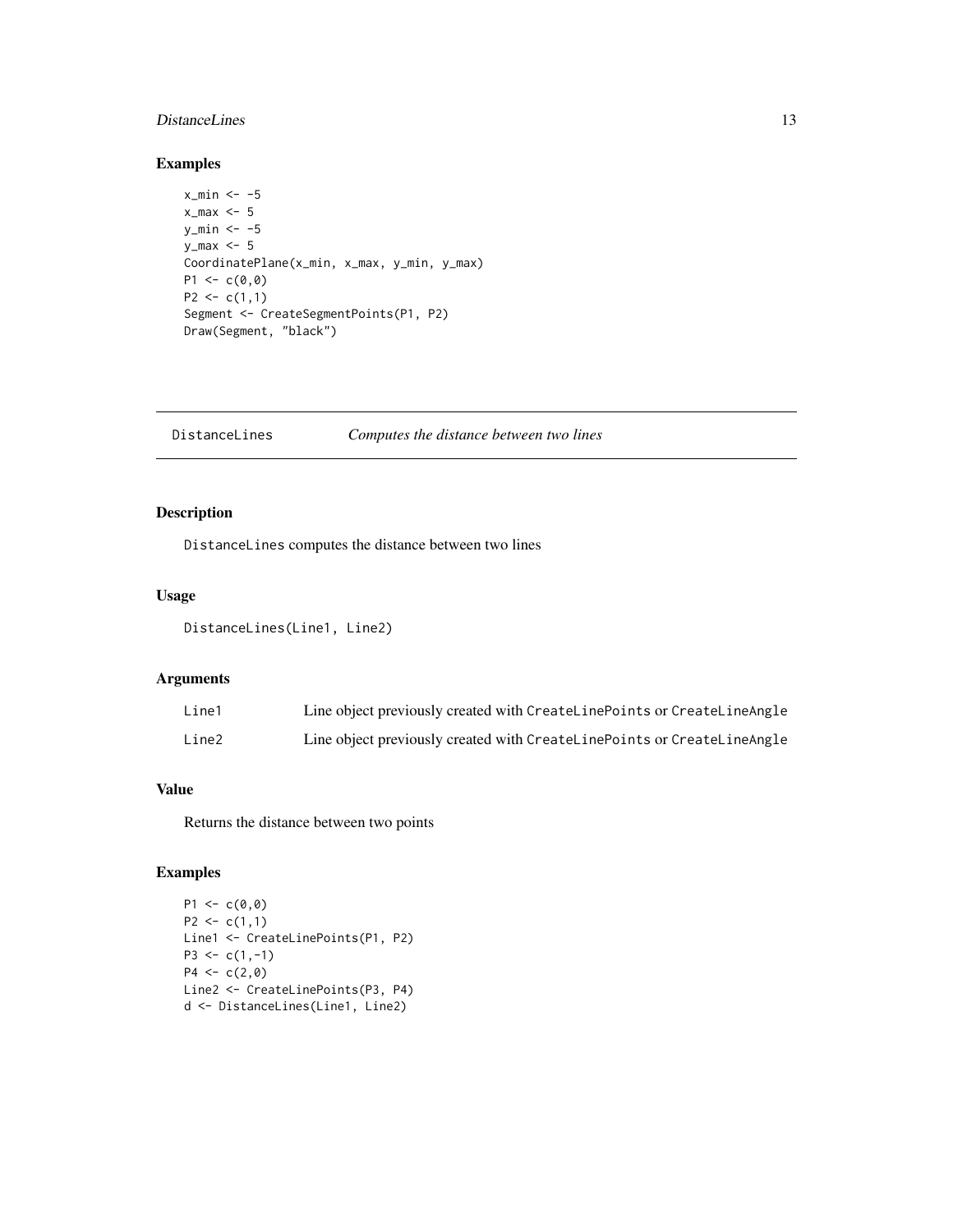<span id="page-13-0"></span>DistancePointLine *Computes the distance between a point and a line*

# Description

DistancePointLine computes the distance between a point and a line

#### Usage

```
DistancePointLine(P, Line)
```
#### Arguments

|      | Vector containing the xy-coordinates of a point                           |
|------|---------------------------------------------------------------------------|
| Line | Vector object previously created with CreateLinePoints or CreateLineAngle |

# Value

Returns the distance between a point and a line. This distance corresponds to the distance between the point and its orthogonal projection into the line

#### Examples

```
P \leftarrow c(2,1)P1 \leq -c(0,0)P2 \leq c(1,1)Line <- CreateLinePoints(P1, P2)
d <- DistancePointLine(P, Line)
```
DistancePoints *Computes the distance between two points*

#### Description

DistancePoints computes the distance between two points

# Usage

DistancePoints(P1, P2)

| Ρ1 | Vector containing the xy-coordinates of point 1 |
|----|-------------------------------------------------|
| P2 | Vector containing the xy-coordinates of point 2 |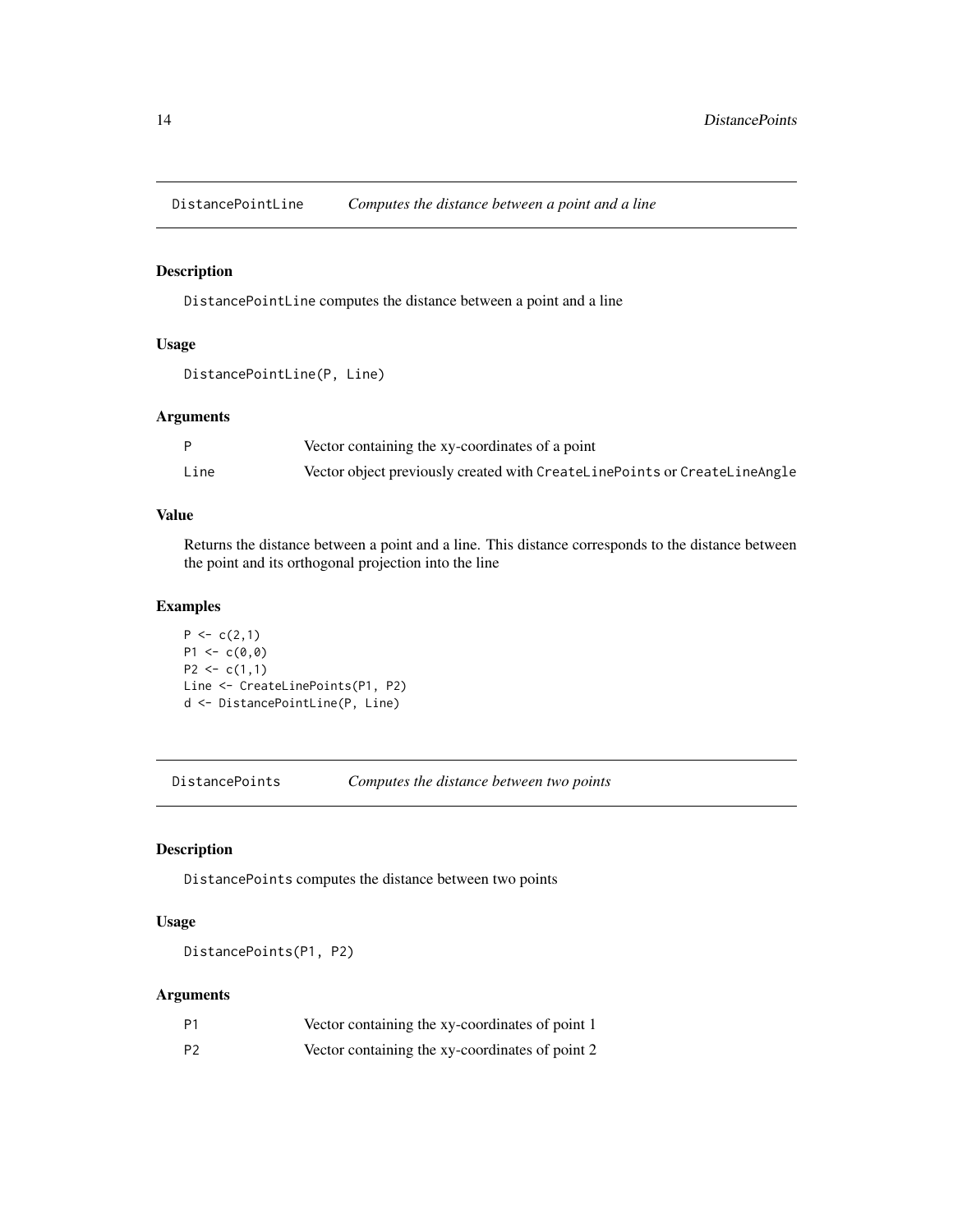#### <span id="page-14-0"></span>Draw 15

# Value

Returns the euclidean distance between two points

# Examples

 $P1 < -c(0, 0)$  $P2 \leq c(1,1)$ d <- DistancePoints(P1, P2)

Draw *Plots a geometric object*

# Description

Draw plots geometric objects

# Usage

```
Draw(object, colors = c("black", "black"), label = FALSE)
```

| object | geometric object of any of these five types: point, segment, arc, line or polygon.<br>A point is simply a vector of length 2, which contains the xy-coordinates for the<br>point. For the other four types, there can be created with any of the following<br>functions:<br>- CreateArcAngles<br>- CreateArcPointsDist<br>- CreateLineAngle<br>- CreateLinePoints<br>- CreatePolygon<br>- CreateRegularPolygon<br>- CreateSegmentAngle<br>- CreateSegmentPoints                                                                                                                                |
|--------|------------------------------------------------------------------------------------------------------------------------------------------------------------------------------------------------------------------------------------------------------------------------------------------------------------------------------------------------------------------------------------------------------------------------------------------------------------------------------------------------------------------------------------------------------------------------------------------------|
| colors | Vector containing information about the color for the object to be plotted. In the<br>case of polygons, the vector should have length 2 to define the background color<br>and the border color (in this order). Moreover, it can be used "transparent" in<br>the case no background color is needed for the polygon. For the other four types<br>of objects, color should be a vector of length 1 (or a simple string) to indicate<br>the color for the object. If this parameter is not specified the default color is<br>black (for polygons, it is black for the background and the border) |
| label  | Boolean, only used for polygons. When label = TRUE and the object is a poly-<br>gon, the plot displays the numbers that correspond to the order of the points of<br>the polygon. If missing, it works as with $label = FALSE$ , so the numbers are not<br>displayed                                                                                                                                                                                                                                                                                                                            |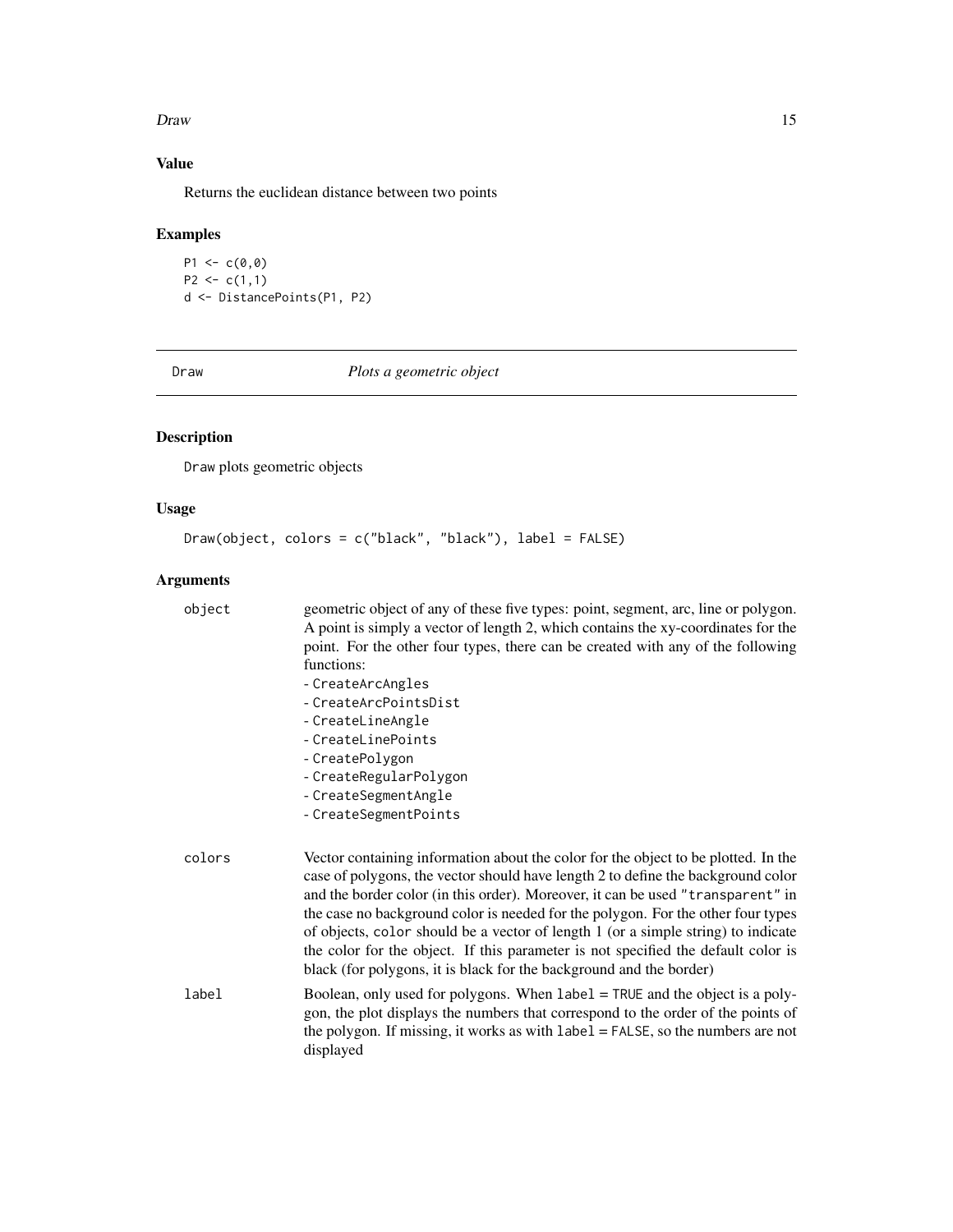# Value

None. It produces the plot of a geometric object (point, segment, arc, line or polygon) in the current coordinate plane

# Examples

```
x_{min} < -5x_{max} < -5y_{min} < -5y_max <- 5
CoordinatePlane(x_min, x_max, y_min, y_max)
P1 <-c(0,0)P2 \leq c(1,1)P3 \leq -c(2, 0)Poly <- CreatePolygon(P1, P2, P3)
Draw(Poly, c("blue"))
```
Duopoly *Plots a fractal curve from the trochoids family. Any curve from this family can be defined by some parametrical equations, but they can also be produced (approximated) through a simple iterative process based on segment drawing for certain angles and lengths*

# Description

Duopoly plots a closed curve from the trochoids family

#### Usage

Duopoly(P, 11, angle1, 12, angle2, time = 0, color = "transparent")

| P      | Vector containing the xy-coordinates of the starting point for the curve                                                                                                                                                                                                                                                                                     |
|--------|--------------------------------------------------------------------------------------------------------------------------------------------------------------------------------------------------------------------------------------------------------------------------------------------------------------------------------------------------------------|
| 11     | Number that indicates the length side of the segment drawn the first in each of<br>the steps of the process                                                                                                                                                                                                                                                  |
| angle1 | Angle $(0-360)$ that indicates the direction of the segment which is drawn the first<br>in each of the steps of the process                                                                                                                                                                                                                                  |
| 12     | Number that indicates the length side of the segment drawn the second in each<br>of the steps of the process                                                                                                                                                                                                                                                 |
| angle2 | Angle $(0-360)$ that indicates the direction of the segment which is drawn the<br>second in each of the steps of the process                                                                                                                                                                                                                                 |
| time   | Number of seconds to wait for the program before drawing each of the segments<br>that make the trochoid curve. If no time is specified, default value is $0$ (no<br>waiting time). If the chosen time is very small ( $\times$ 0.05) it is possible that<br>the program shows the plot directly. In this case, it should be increased the time<br>parameter. |

<span id="page-15-0"></span>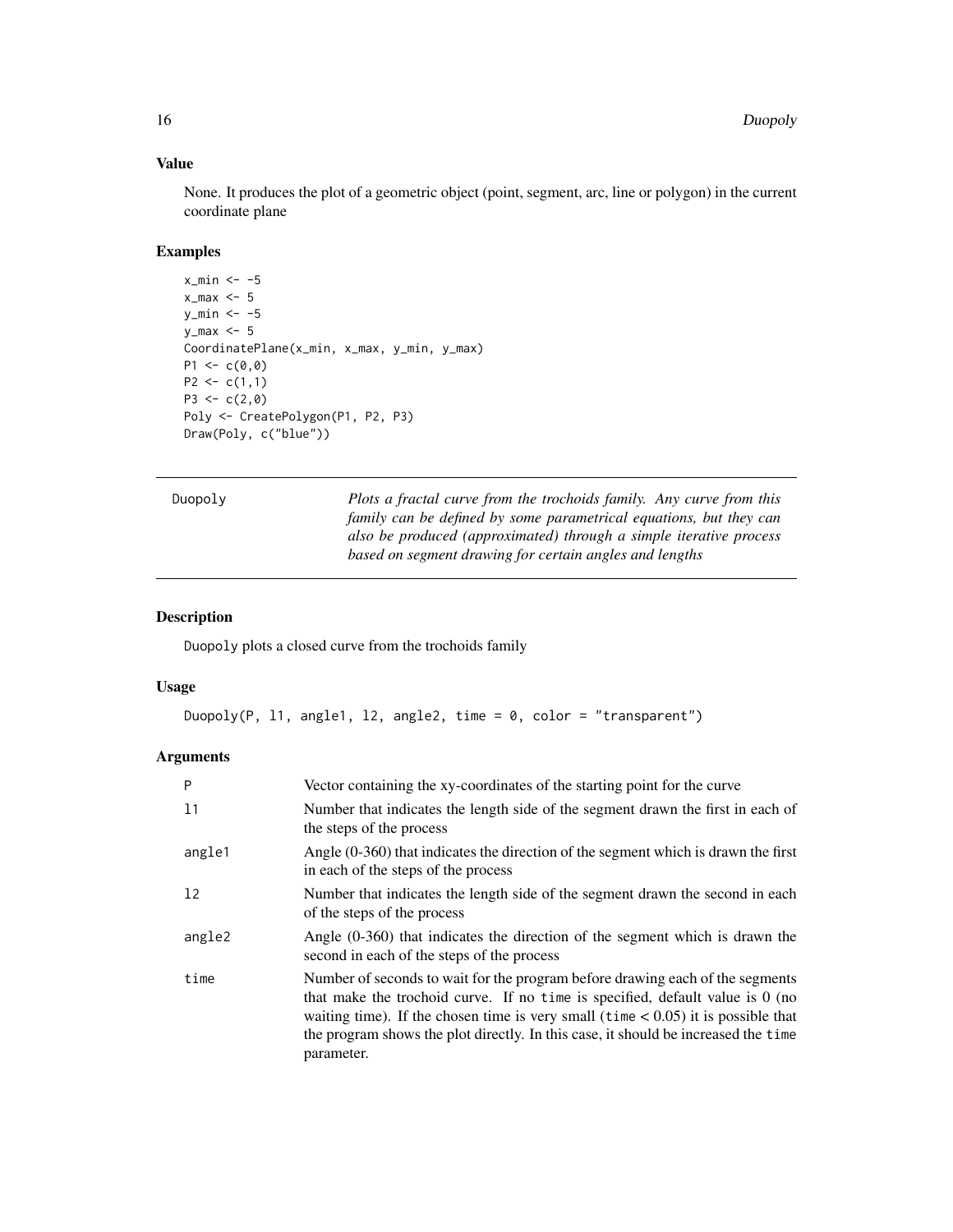# <span id="page-16-0"></span>FractalSegment 17

color Color to indicate the points that are obtained during the process to approximate the trochoid. If missing, the points are not indicated and only the segments are drawn in the plot

# Value

None. It produces the plot of a curve from the trochoids family

#### References

Abelson, H., & DiSessa, A. A. (1986). Turtle geometry: The computer as a medium for exploring mathematics. MIT press

Armon, U. (1996). Representing trochoid curves by DUOPOLY procedure. International Journal of Mathematical Education in Science and Technology, 27(2), 177-187

# Examples

```
x_min <- -100
x_{max} < -100y_min <- -50
y_max <- 150
CoordinatePlane(x_min, x_max, y_min, y_max)
P \leftarrow c(0, 0)11 <- 2
angle1 < -312 < -2angle2 <- 10
Duopoly(P, l1, angle1, l2, angle2)
```
FractalSegment *Plots a fractal curve starting from a segment*

#### Description

FractalSegment plots the first iterations of a fractal curve, starting from a segment in the plane

#### Usage

```
FractalSegment(P1, P2, angle, cut1, cut2, f, it)
```

| P1    | Vector containing the xy-coordinates of point 1. This point is the left extreme of<br>the segment that corresponds to the first iteration $(it = 1)$    |
|-------|---------------------------------------------------------------------------------------------------------------------------------------------------------|
| P2    | Vector containing the xy-coordinates of point 2. This point is the right extreme<br>of the segment that corresponds to the first iteration ( $it = 1$ ) |
| angle | Angle (0-360) that determines the angle with which the new segments are drawn<br>at the cut points                                                      |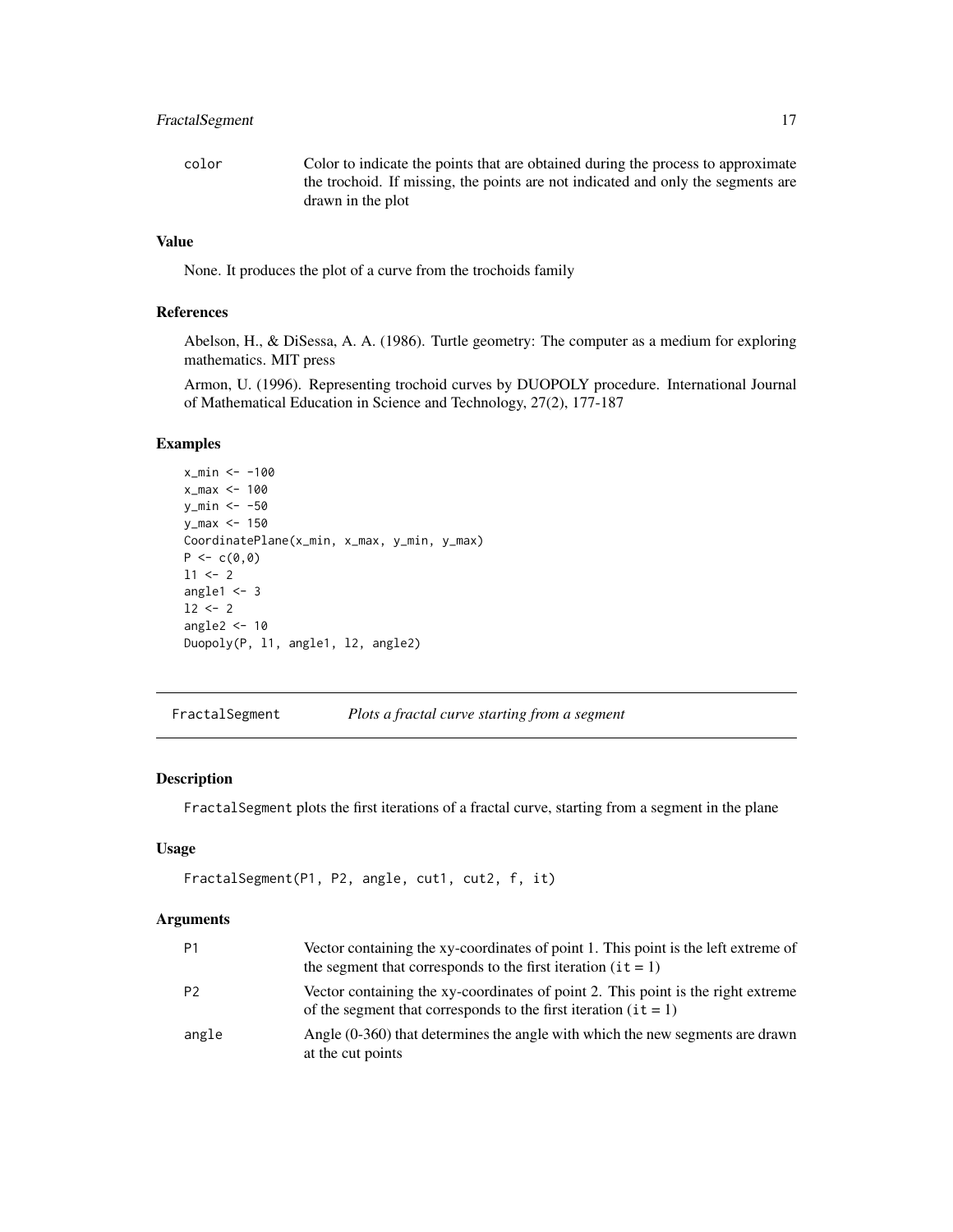<span id="page-17-0"></span>

| Number bigger than 0 and smaller than 1 that indicates the proportional part of<br>the segment at which the first cut occurs. This parameter determines the position<br>of the first cut point   |
|--------------------------------------------------------------------------------------------------------------------------------------------------------------------------------------------------|
| Number bigger than 0 and smaller than 1 that indicates the proportional part<br>of the segment at which the second cut occurs. This parameter determines the<br>position of the second cut point |
| Positive number that produces an enlargement or a reduction for the new drawn<br>segment in each iteration                                                                                       |
| Number of iterations to be performed for the construction of the fractal curve.<br>It is not recommended to choose a number higher than 7 in order to avoid an<br>excess of computation          |
|                                                                                                                                                                                                  |

# Value

None. It produces the plot of the first n iterations of a fractal curve in the current coordinate plane. The choice of parameters cut1 =  $1/3$ , cut2 =  $2/3$ , angle =  $60$  and f = 1 produces the Koch curve

# References

http://mathworld.wolfram.com/Fractal.html

#### Examples

```
x_{min} < -6x_max <-6y_min <- -4
y_max < -8CoordinatePlane(x_min, x_max, y_min, y_max)
P1 <- c(-5, 0)P2 \leq -c(5,0)angle <- 90
cut1 <- 1/3
cut2 <- 2/3
f \leq -1it \leftarrow 4FractalSegment(P1, P2, angle, cut1, cut2, f, it)
```

```
Homothety Creates an homothety from a given polygon
```
# Description

Homothety creates an homothety from a given polygon

#### Usage

```
Homothety(Poly, C, k, lines = F)
```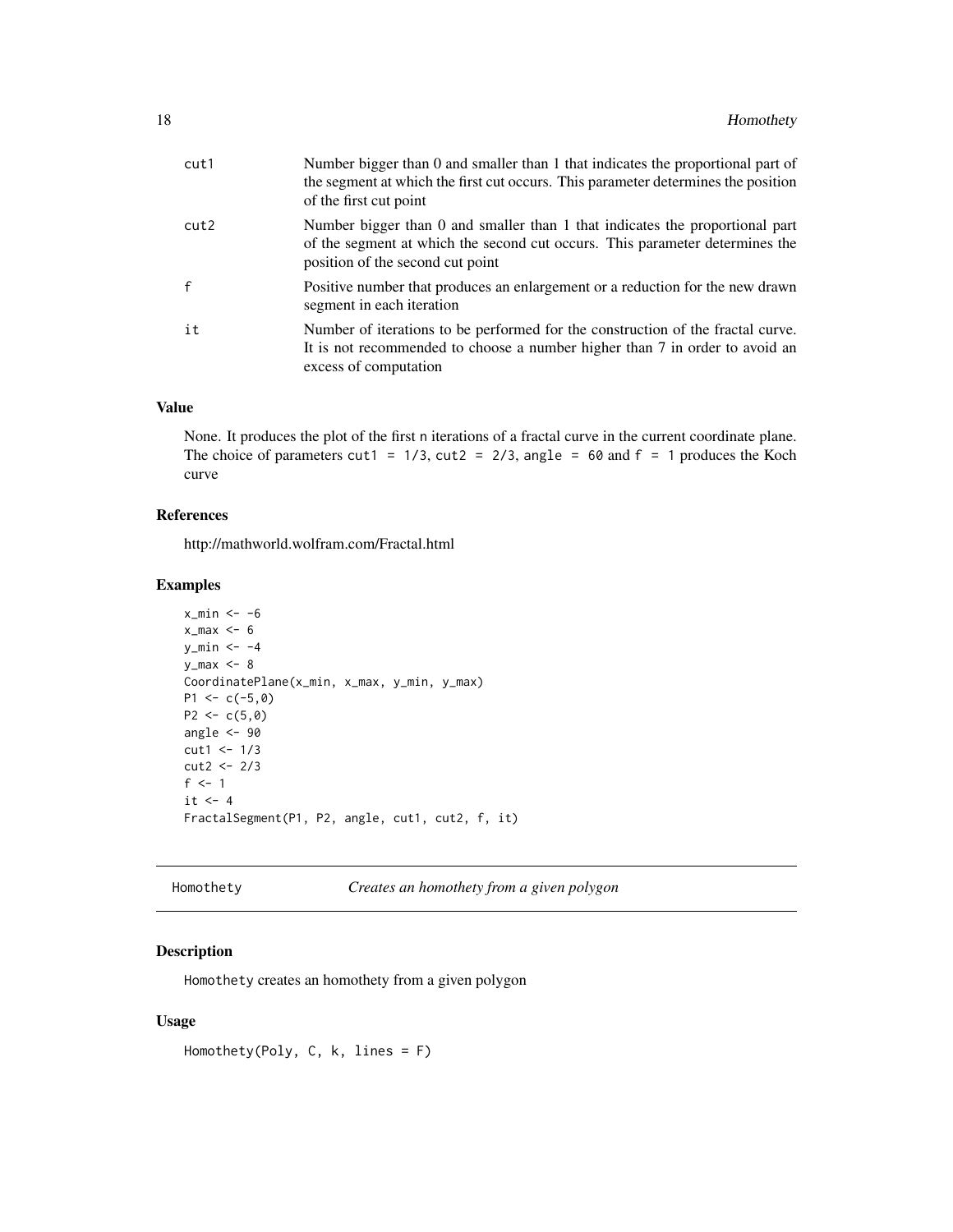#### <span id="page-18-0"></span>Incenter 19

#### Arguments

| Poly  | Polygon object, previously created with function CreatePolygon                                                                                                                                                                                                 |
|-------|----------------------------------------------------------------------------------------------------------------------------------------------------------------------------------------------------------------------------------------------------------------|
| C     | Vector containing the xy-coordinates of the center of the homothety                                                                                                                                                                                            |
| k     | Number which represents the expansion or contraction factor for the homothety                                                                                                                                                                                  |
| lines | Boolean. When lines = TRUE, the plot displays the lines that connect the center<br>of the homothety with the points of the polygons (the original and the trans-<br>formed one). If missing, it works as with lines = FALSE, so the lines are not<br>displayed |

# Value

Returns the coordinates of a polygon that has been transformed according to the homothethy with center at C and factor k

# References

https://www.encyclopediaofmath.org/index.php/Homothety

#### Examples

```
x_{min} < -2x_{max} < -6y_{min} < -3y_max \leq 5CoordinatePlane(x_min, x_max, y_min, y_max)
P1 \leftarrow c(0, 0)P2 \leq c(1,1)P3 <- c(2,0)Poly <- CreatePolygon(P1, P2, P3)
Draw(Poly, "blue")
C < -c(-1, -2)k1 < -0.5Poly_homothety1 <- Homothety(Poly, C, k1, lines = TRUE)
Draw(Poly_homothety1, "orange")
k2 < -2Poly_homothety2 <- Homothety(Poly, C, k2, lines = TRUE)
Draw(Poly_homothety2, "orange")
```
Incenter *Computes the incenter of a given triangle*

# Description

Incenter computes the center of a triangle

#### Usage

Incenter(Tri, lines = F)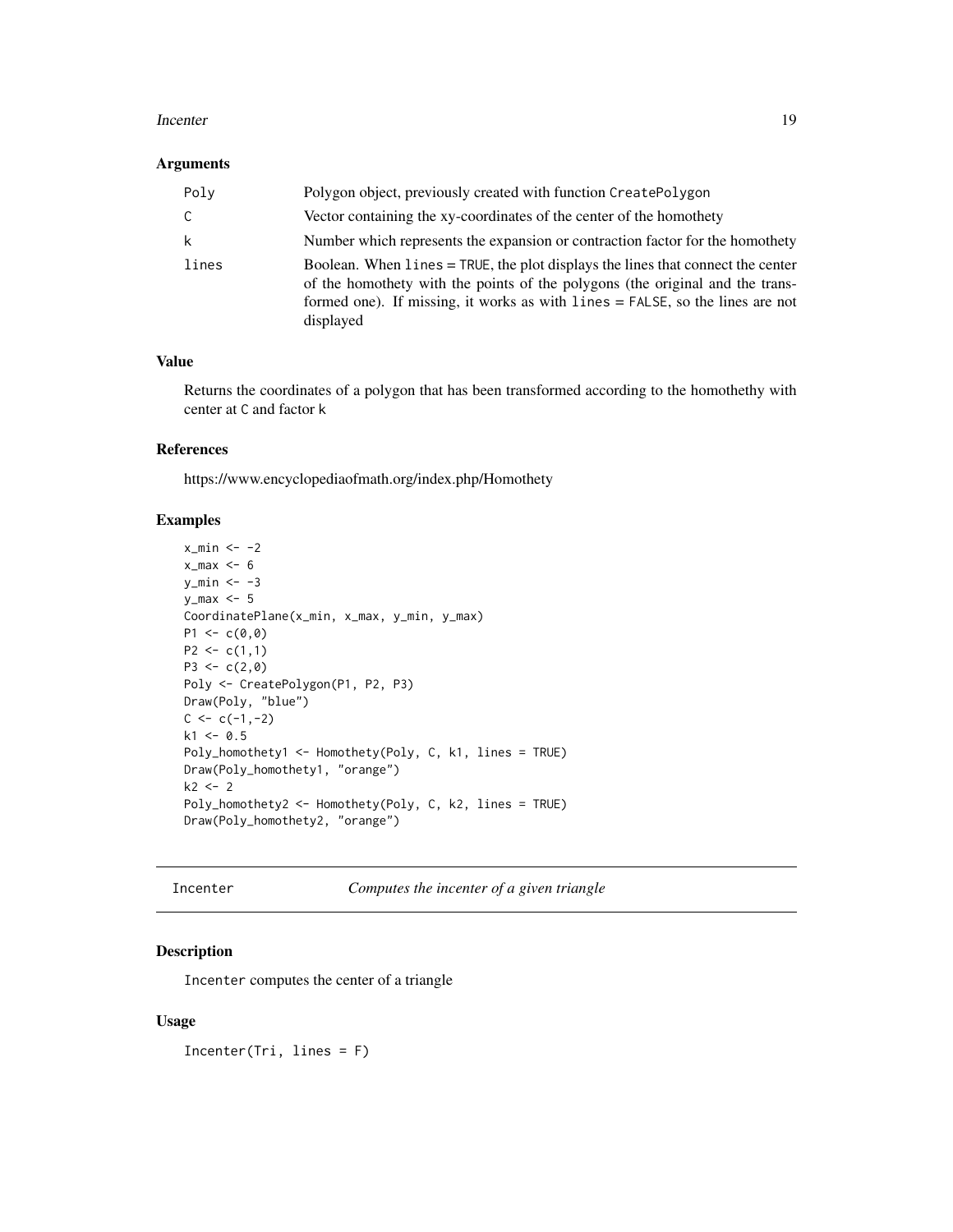#### <span id="page-19-0"></span>Arguments

| Tri   | Triangle object, previously created with function CreatePolygon                                                                                                                             |
|-------|---------------------------------------------------------------------------------------------------------------------------------------------------------------------------------------------|
| lines | Boolean. When lines = TRUE, the plot displays the lines that bisect each of the<br>angles of the triangle. If missing, it works as with $lines = FALSE$ , so the lines<br>are not displayed |

# Value

Vector which contains the xy-coordinates of the incenter of the triangle

# References

http://mathworld.wolfram.com/Incenter.html

#### Examples

```
P1 \leftarrow c(0, 0)P2 \leq c(1,1)P3 \leq -c(2,0)Tri <- CreatePolygon(P1, P2, P3)
x_{min} < -5x_{max} < -5y_{\text{min}} < -5y_max <- 5
CoordinatePlane(x_min, x_max, y_min, y_max)
Draw(Tri, "transparent")
I <- Incenter(Tri, lines = TRUE)
Draw(I, "red")
```
IntersectLineCircle *Finds the intersection between a line and a circumference*

# Description

IntersectLineCircle finds the intesection between a line and a circumference

#### Usage

```
IntersectLineCircle(Line, C, r)
```

| Line | Line object previously created with CreateLinePoints or CreateLineAngle |
|------|-------------------------------------------------------------------------|
| ⌒    | Vector containing the xy-coordinates of the center of the circumference |
|      | Radius for the circumference                                            |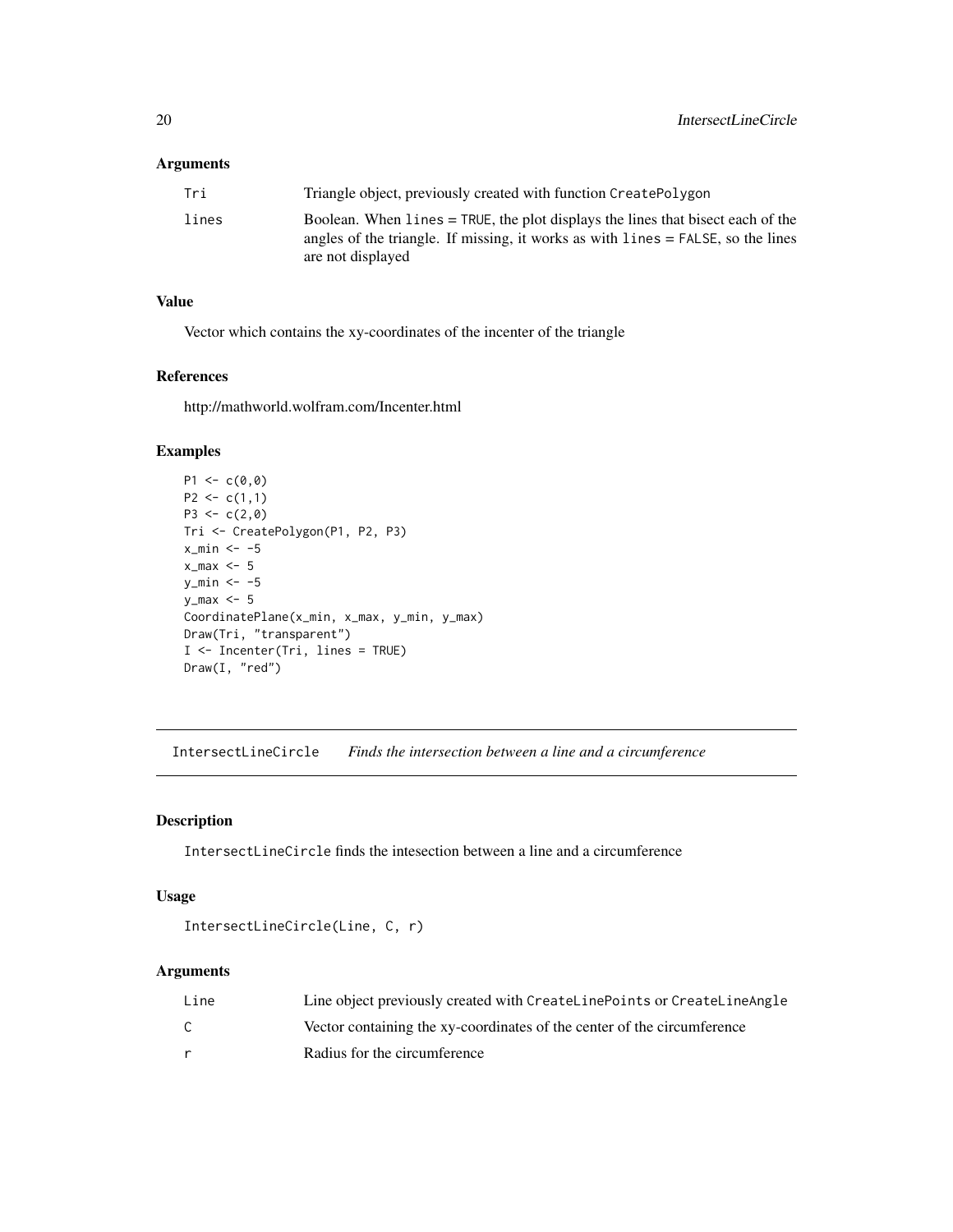#### <span id="page-20-0"></span>IntersectLines 21

# Value

Returns a vector containing the xy-coordinates of the intersection points. In case of no intersection, the function tells the user

# Examples

```
P1 \leftarrow c(0, 0)P2 \leq c(1,1)Line <- CreateLinePoints(P1, P2)
C < -c(0, 0)r <- 2
intersection <- IntersectLineCircle(Line, C, r)
x_{min} < -5x_{max} < -5y_{min} < -5y_{max} < -5CoordinatePlane(x_min, x_max, y_min, y_max)
Draw(Line, "black")
Draw(CreateArcAngles(C, r, 0, 360), "black")
Draw(intersection[1,], "red")
Draw(intersection[2,], "red")
```
IntersectLines *Finds the intersection of two lines*

# Description

IntersectLines finds the intesection of two lines

#### Usage

```
IntersectLines(Line1, Line2)
```
#### Arguments

| Line1 | Line object previously created with CreateLinePoints or CreateLineAngle |
|-------|-------------------------------------------------------------------------|
| Line2 | Line object previously created with CreateLinePoints or CreateLineAngle |

# Value

Returns a vector containing the xy-coordinates of the intersection point. In case of no intersection, the function tells the user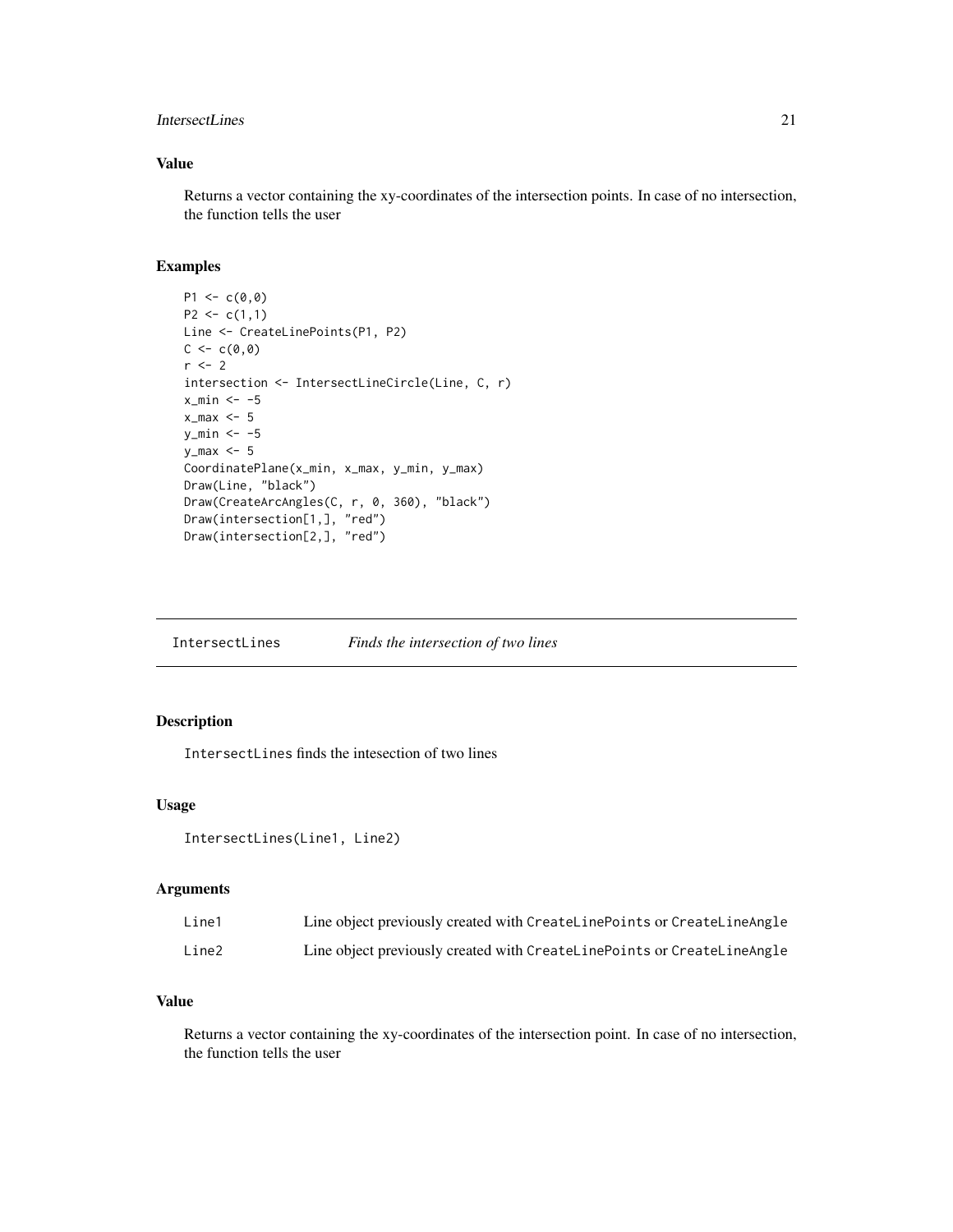# Examples

```
P1 \leq -c(0, 0)P2 \leq c(1,1)Line1 <- CreateLinePoints(P1, P2)
P3 \leq c(1,-1)P4 \leq -c(2,0)Line2 <- CreateLinePoints(P3, P4)
intersection <- IntersectLines(Line1, Line2)
```
Koch *Plots the Koch curve*

# Description

Koch plots the first iterations of Koch curve, a well-known fractal

#### Usage

Koch(P1, P2, it)

# Arguments

| P <sub>1</sub> | Vector containing the xy-coordinates of point 1. This point is the left extreme of<br>the segment that corresponds to the first iteration $(it = 1)$                             |
|----------------|----------------------------------------------------------------------------------------------------------------------------------------------------------------------------------|
| P <sub>2</sub> | Vector containing the xy-coordinates of point 2. This point is the right extreme<br>of the segment that corresponds to the first iteration $(it = 1)$                            |
| it             | Number of iterations to be performed for the construction of Koch curve. It is<br>not recommended to choose a number higher than 7 in order to avoid an excess<br>of computation |

# Value

None. It produces the plot of the first n iterations of Koch curve in the current coordinate plane

### References

http://mathworld.wolfram.com/KochSnowflake.html

```
x_{min} < -6x_{max} < -6y_{\text{min}} < -4y_max < -8CoordinatePlane(x_min, x_max, y_min, y_max)
P1 <- c(-5,0)
P2 <- c(5,0)it \leftarrow 4Koch(P1, P2, it)
```
<span id="page-21-0"></span>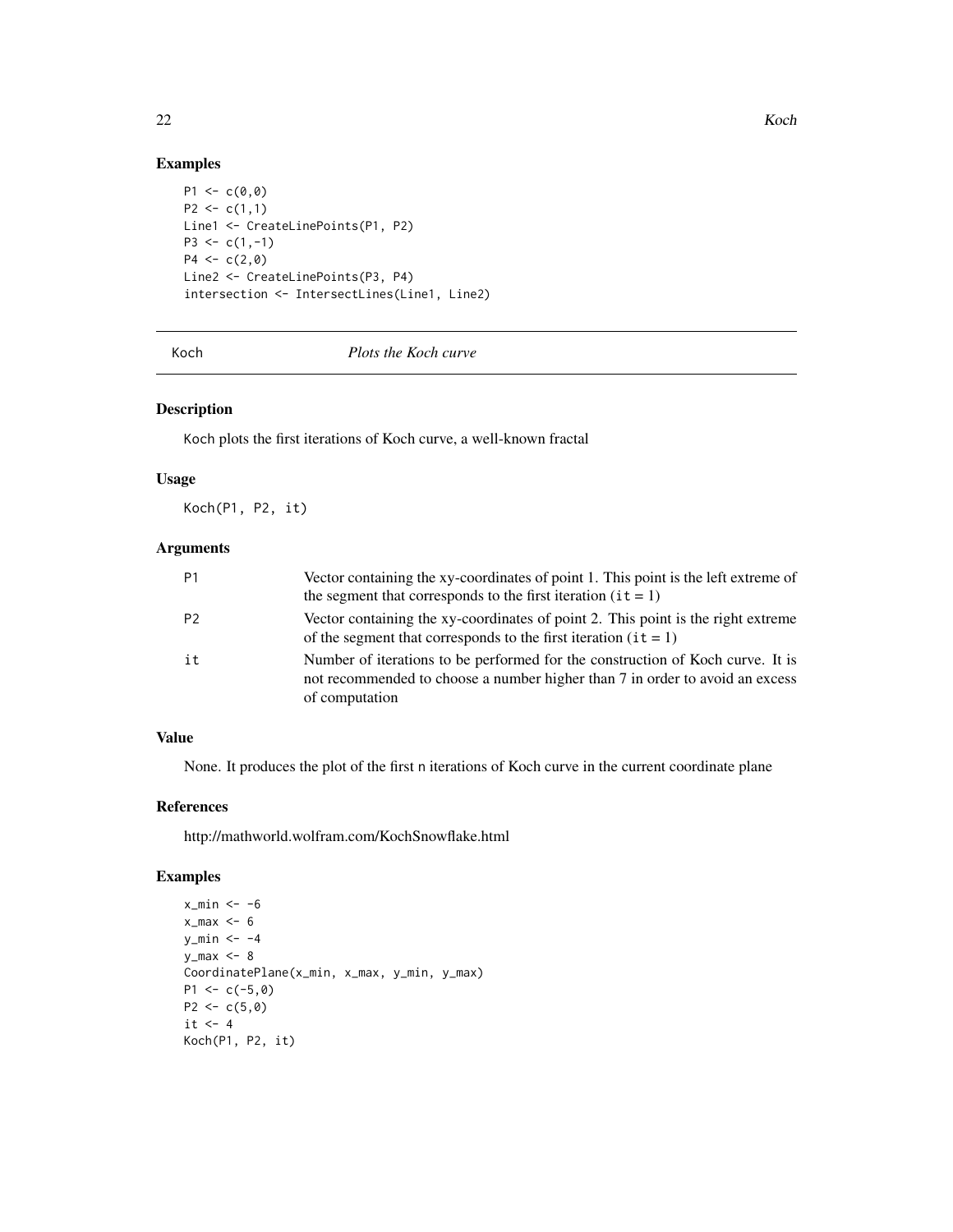<span id="page-22-0"></span>

# Description

LinesAngles computes the angle that form two lines

# Usage

```
LinesAngles(Line1, Line2)
```
### Arguments

| Line1 | Line object previously created with CreateLinePoints or CreateLineAngle |
|-------|-------------------------------------------------------------------------|
| Line2 | Line object previously created with CreateLinePoints or CreateLineAngle |

### Value

Returns the angle that form the two lines

# Examples

```
P1 \leftarrow c(0, 0)P2 \leq c(1,1)Line1 <- CreateLinePoints(P1, P2)
P3 \leq c(1,-1)P4 \leq c(2,3)Line2 <- CreateLinePoints(P3, P4)
angle <- LinesAngles(Line1, Line2)
```
MidPoint *Computes the middle point of the segment that connects two points*

# Description

MidPoint computes the middle point of the segment that connects two points

# Usage

MidPoint(P1, P2)

| P1             | Vector containing the xy-coordinates of point 1 |
|----------------|-------------------------------------------------|
| P <sub>2</sub> | Vector containing the xy-coordinates of point 2 |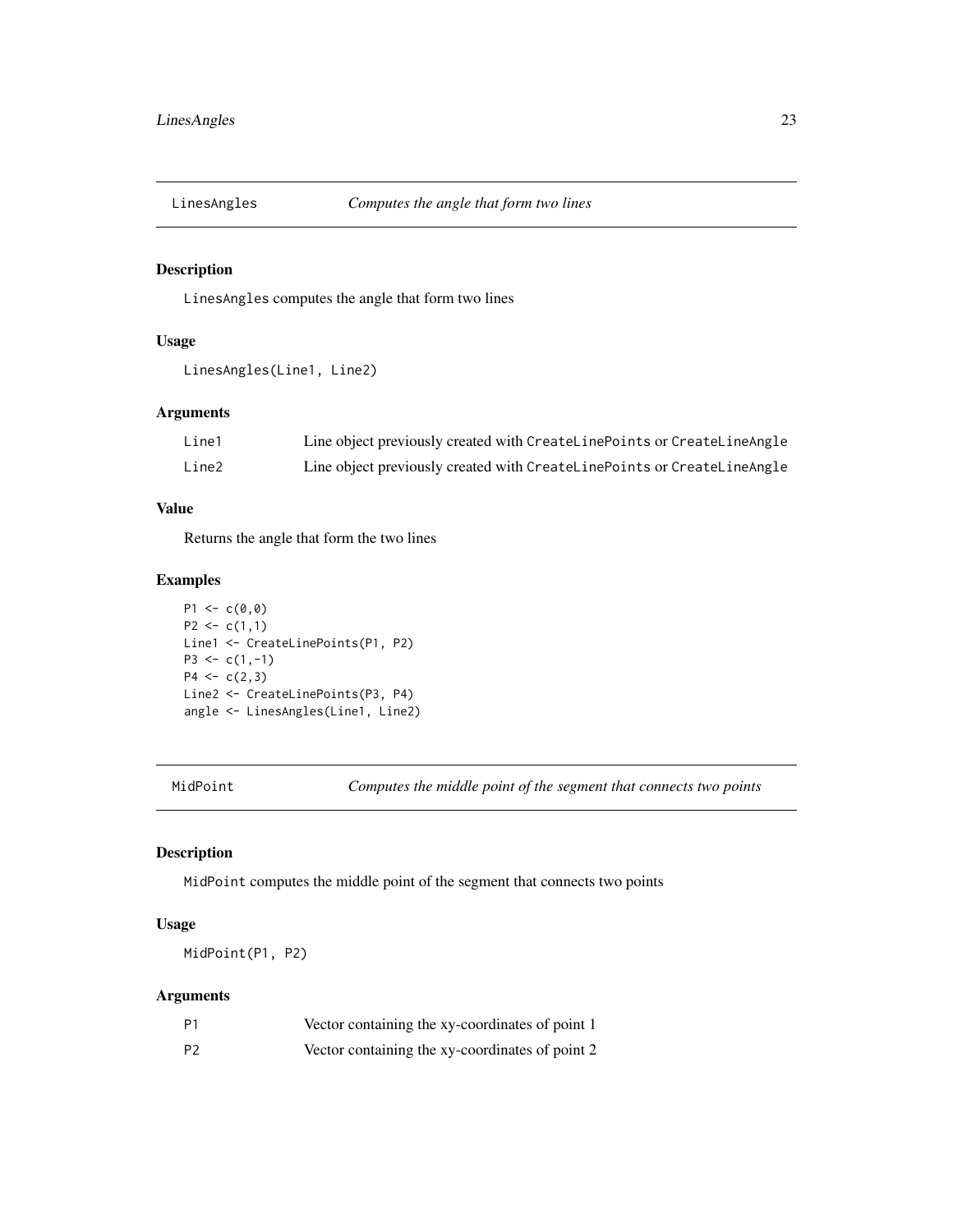# Value

Returns a vector containing the xy-coordinates of the middle point of the segment that connects P1 and P2

# Examples

 $P1 \leftarrow c(0, 0)$  $P2 \leq c(1,1)$ mid <- MidPoint(P1, P2)

PolygonAngles *Computes each of the existing angles in a given polygon*

# Description

PolygonAngles computes each of the existing angles in a given polygon

#### Usage

```
PolygonAngles(Poly)
```
#### Arguments

Poly Polygon object, previously created with function CreatePolygon

#### Value

Returns a vector containing the angles for each of the points of a polygon. The resulting vector follows the order of the points in the defined polygon

```
P1 \leftarrow c(0, 0)P2 \leq c(1,1)P3 \leq -c(2, 0)Poly <- CreatePolygon(P1, P2, P3)
angles <- PolygonAngles(Poly)
```
<span id="page-23-0"></span>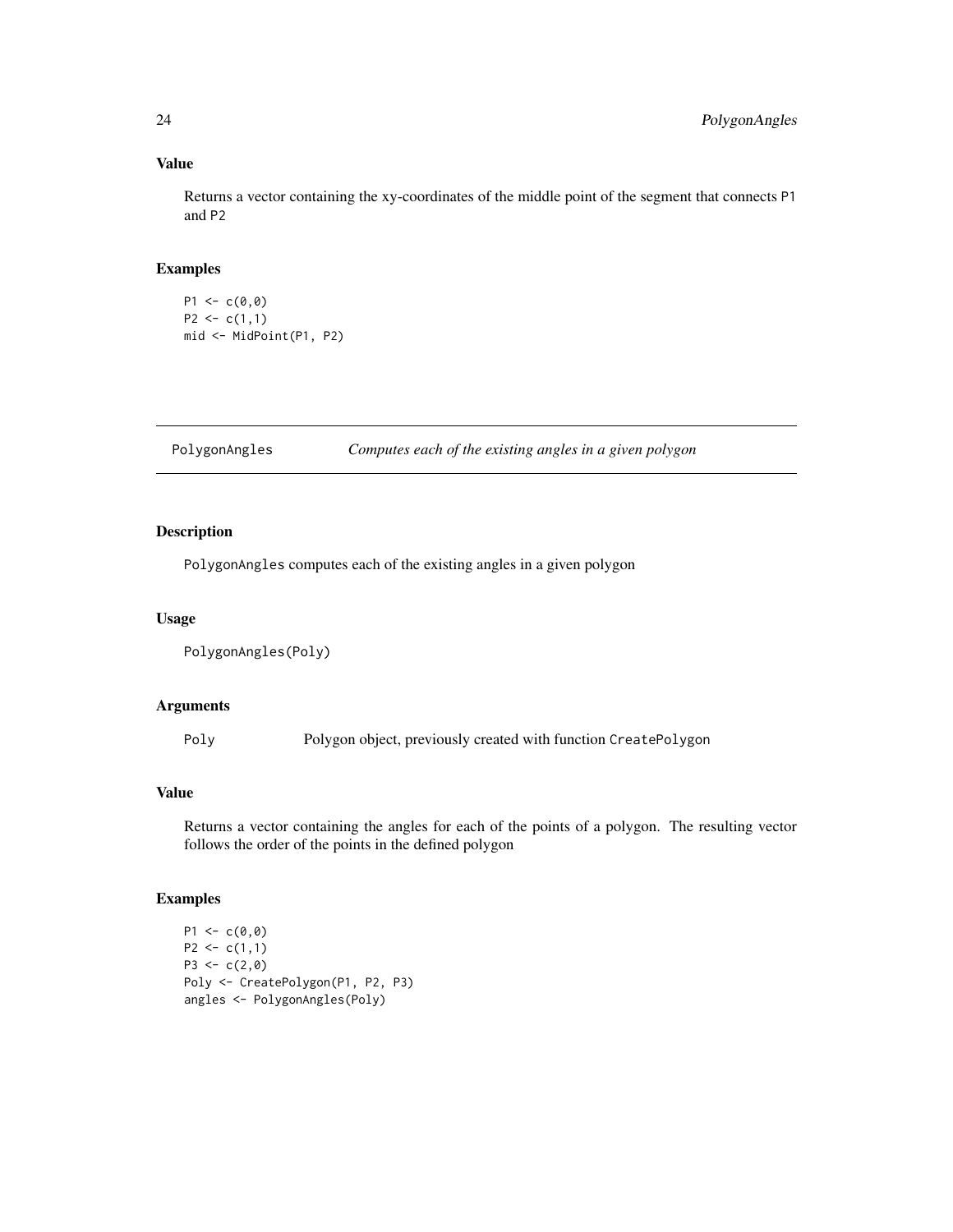<span id="page-24-0"></span>

# Description

ProjectPoint computes the orthogonal projection of a point onto a line

#### Usage

ProjectPoint(P, Line)

# Arguments

|      | Vector containing the xy-coordinates of a point                          |
|------|--------------------------------------------------------------------------|
| Line | Line object previously created with CreateLinePoints or CreateLineAngle. |
|      | to be used as the axis of symmetry                                       |

# Value

Returns a vector which contains the xy-coordinates of the projection point

```
x_{min} < -5x_{max} < -5y_{min} < -5y_max <- 5
CoordinatePlane(x_min, x_max, y_min, y_max)
xx < -c(0,1,2)yy <- c(0,1,0)
P1 \leftarrow c(0,0)P2 \leq c(1,1)Line <- CreateLinePoints(P1, P2)
Draw(Line, "black")
P \leftarrow c(-2, 2)Draw(P, "black")
projection <- ProjectPoint(P, Line)
Draw(projection, "red")
```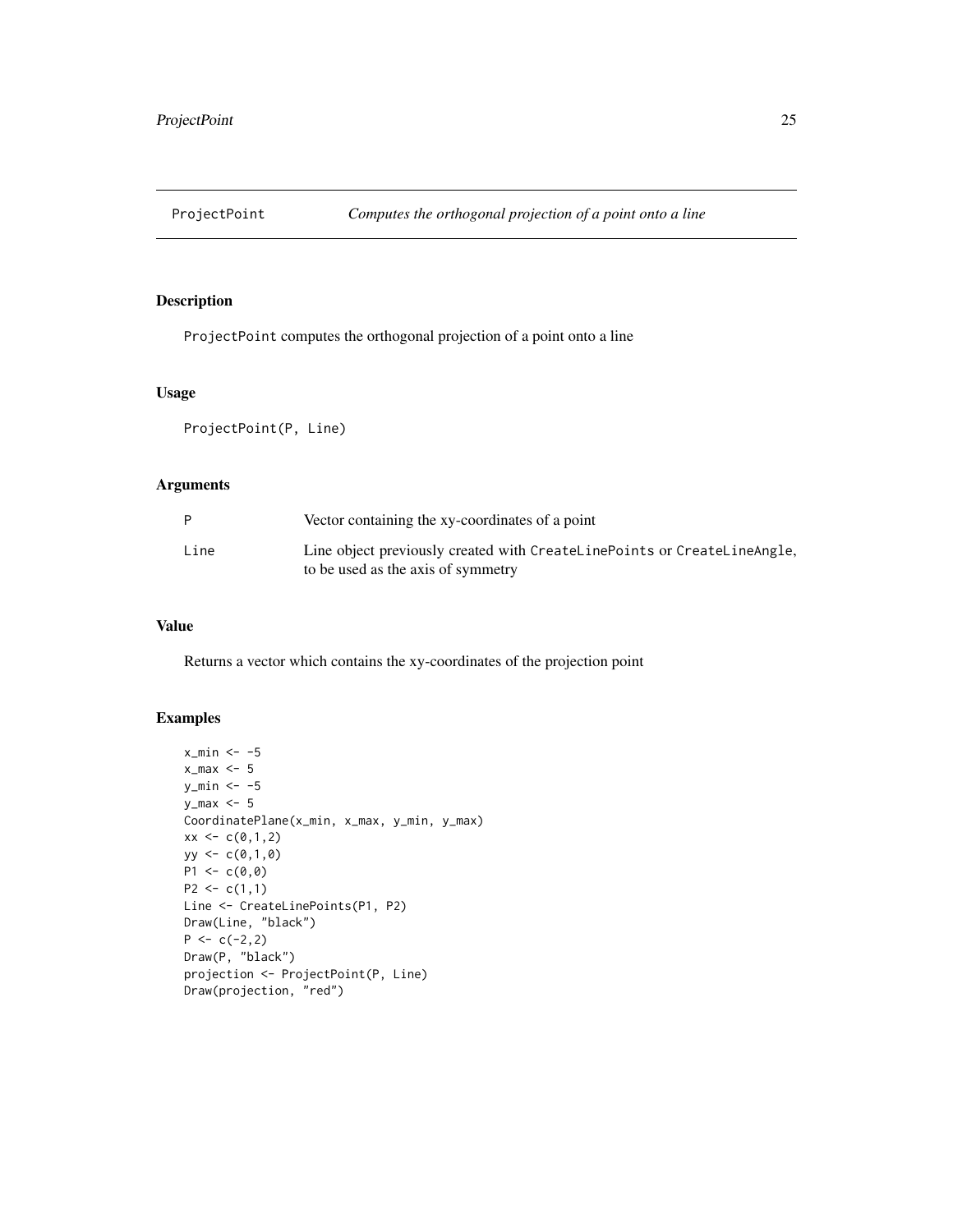<span id="page-25-0"></span>

#### Description

ReflectedPoint computes the reflected point about a line of a given point

#### Usage

ReflectedPoint(P, Line)

# Arguments

|      | Vector containing the xy-coordinates of a point                          |
|------|--------------------------------------------------------------------------|
| Line | Line object previously created with CreateLinePoints or CreateLineAngle, |
|      | to be used as the axis of symmetry                                       |

# Value

Returns a vector which contains the xy-coordinates of the reflected point

```
x_{min} < -5x_{max} < -5y_min <-5y_max <- 5
CoordinatePlane(x_min, x_max, y_min, y_max)
xx < -c(0,1,2)yy <- c(0,1,0)
P1 \leftarrow c(0,0)P2 \leq c(1,1)Line <- CreateLinePoints(P1, P2)
Draw(Line, "black")
P \leftarrow c(-2, 2)Draw(P, "black")
reflected <- ReflectedPoint(P, Line)
Draw(reflected, "red")
```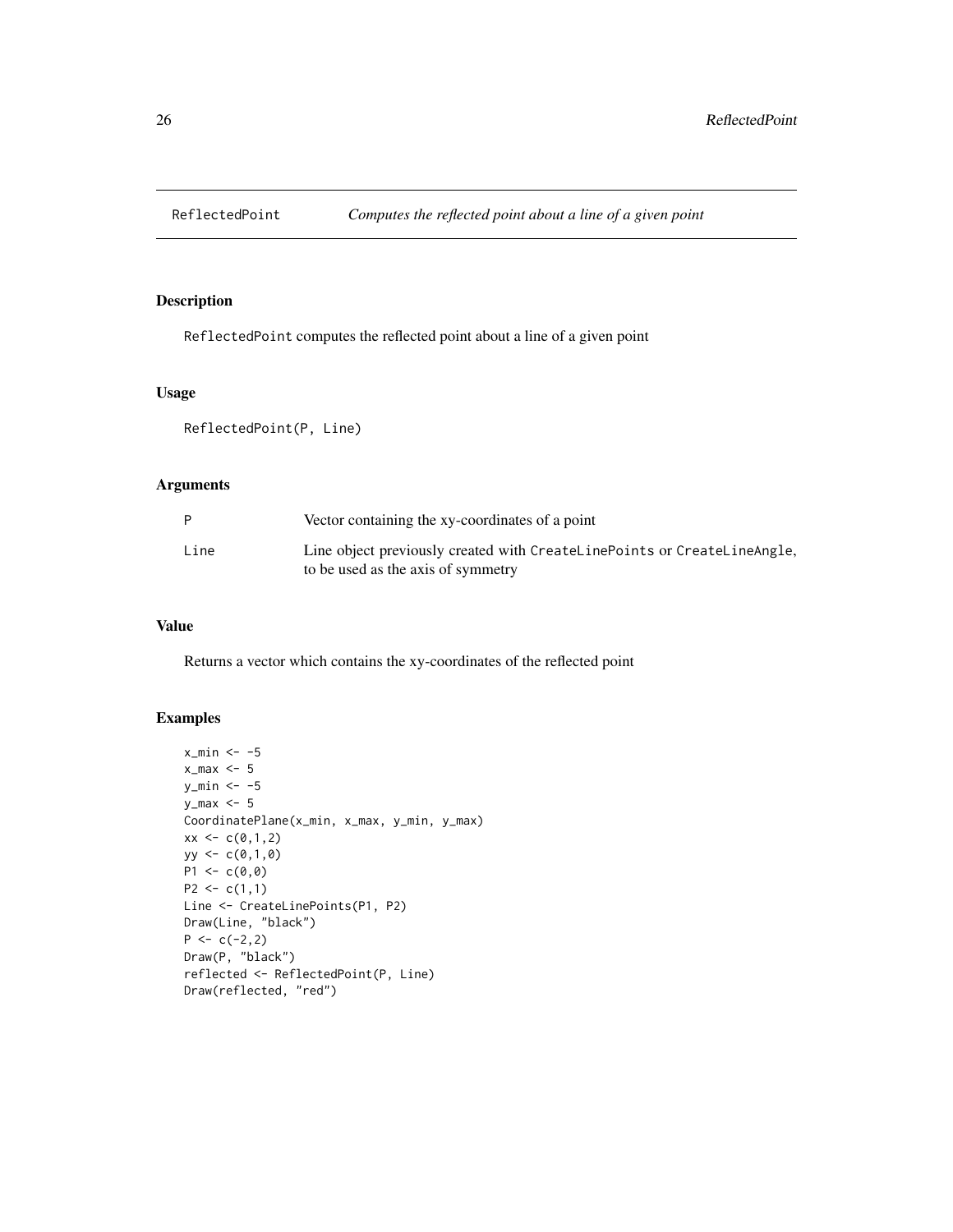<span id="page-26-0"></span>ReflectedPolygon *Creates the reflection about a line of a given polygon*

# Description

ReflectedPolygon creates the reflection about a line of a given polygon

#### Usage

ReflectedPolygon(Poly, Line)

# Arguments

| Polv | Polygon object, previously created with function CreatePolygon or CreateRegularPolygon                         |
|------|----------------------------------------------------------------------------------------------------------------|
| Line | Line object previously created with CreateLinePoints or CreateLineAngle,<br>to be used as the axis of symmetry |

# Value

Returns the reflection of a polygon about a line

```
x_{min} < -5x_{max} < -5y_{min} < -5y_max <- 5
CoordinatePlane(x_min, x_max, y_min, y_max)
P1 \leq -c(0,0)P2 \leq -c(1,1)P3 \leq -c(2, 0)Poly <- CreatePolygon(P1, P2, P3)
Draw(Poly, "blue")
P1 \leftarrow c(-3, 2)P2 \leq c(1,-4)Line <- CreateLinePoints(P1, P2)
Draw(Line, "black")
Poly_reflected <- ReflectedPolygon(Poly, Line)
Draw(Poly_reflected, "orange")
```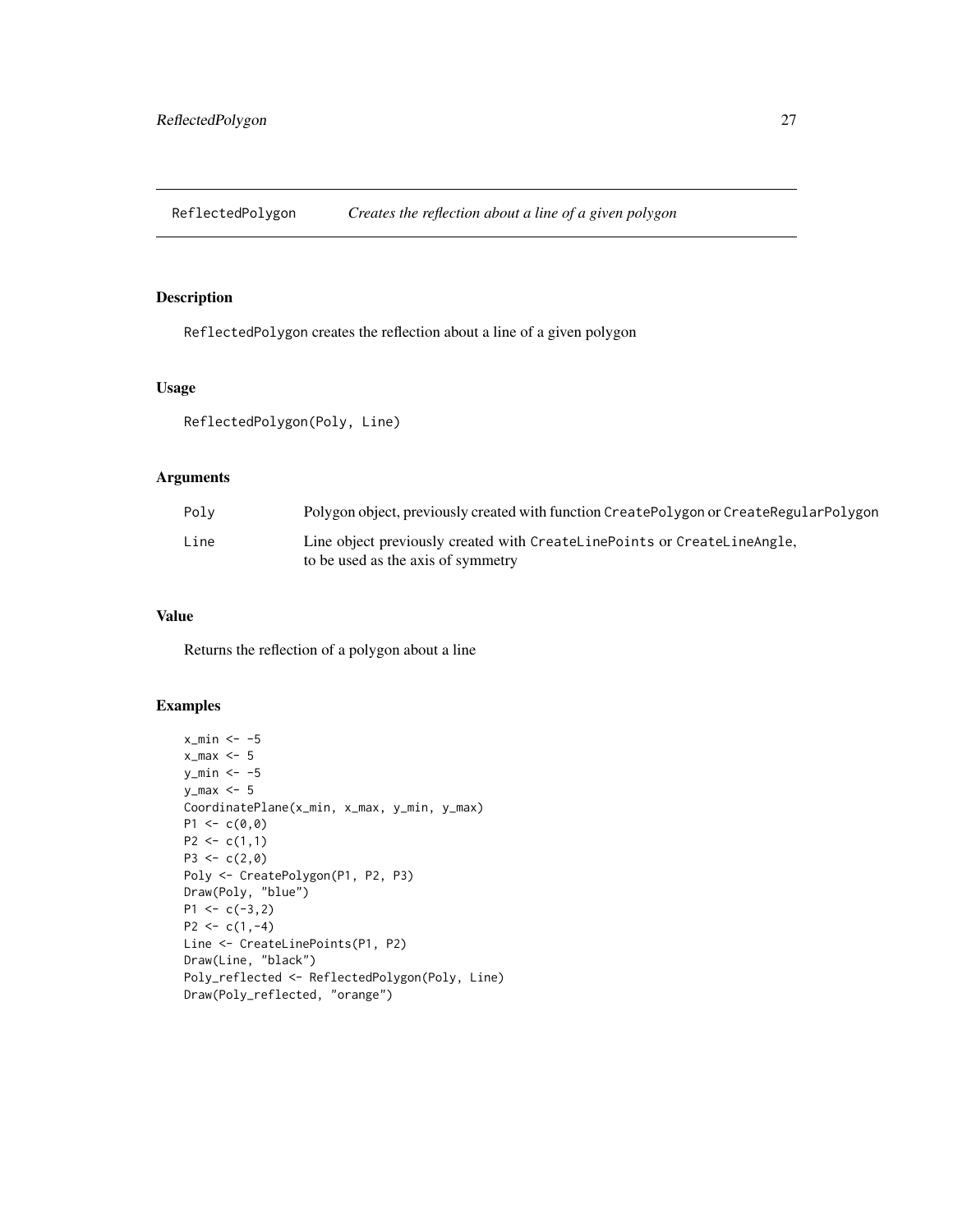<span id="page-27-0"></span>

#### Description

RemovePointPoly creates a matrix to represent the polygon that connects several points

#### Usage

```
RemovePointPoly(Poly, position)
```
# Arguments

| Poly     | Polygon object, previously created with function CreatePolygon or CreateRegularPolygon                                                                                                  |
|----------|-----------------------------------------------------------------------------------------------------------------------------------------------------------------------------------------|
| position | Integer indicating the position of the point in the original polygon that is being<br>removed. It is convenient to visualize the polygon with label $=$ T in order to<br>avoid mistakes |

#### Value

Returns a matrix which contains the points of the polygon. Each row represents one of the points

#### Examples

```
x_{min} < -5x_{max} < -5y_min <- -5
y_max <- 5
CoordinatePlane(x_min, x_max, y_min, y_max)
n < -5C < -c(0, 0)1 <- 2
Penta <- CreateRegularPolygon(n, C, l)
Penta <- RemovePointPoly(Penta, 4)
Draw(Penta, "blue", label = TRUE)
```
Rotate *Rotates a geometric object*

#### Description

Rotate rotates a geometric object of any of the following types: line, polygon or segment

#### Usage

Rotate(object, fixed, angle)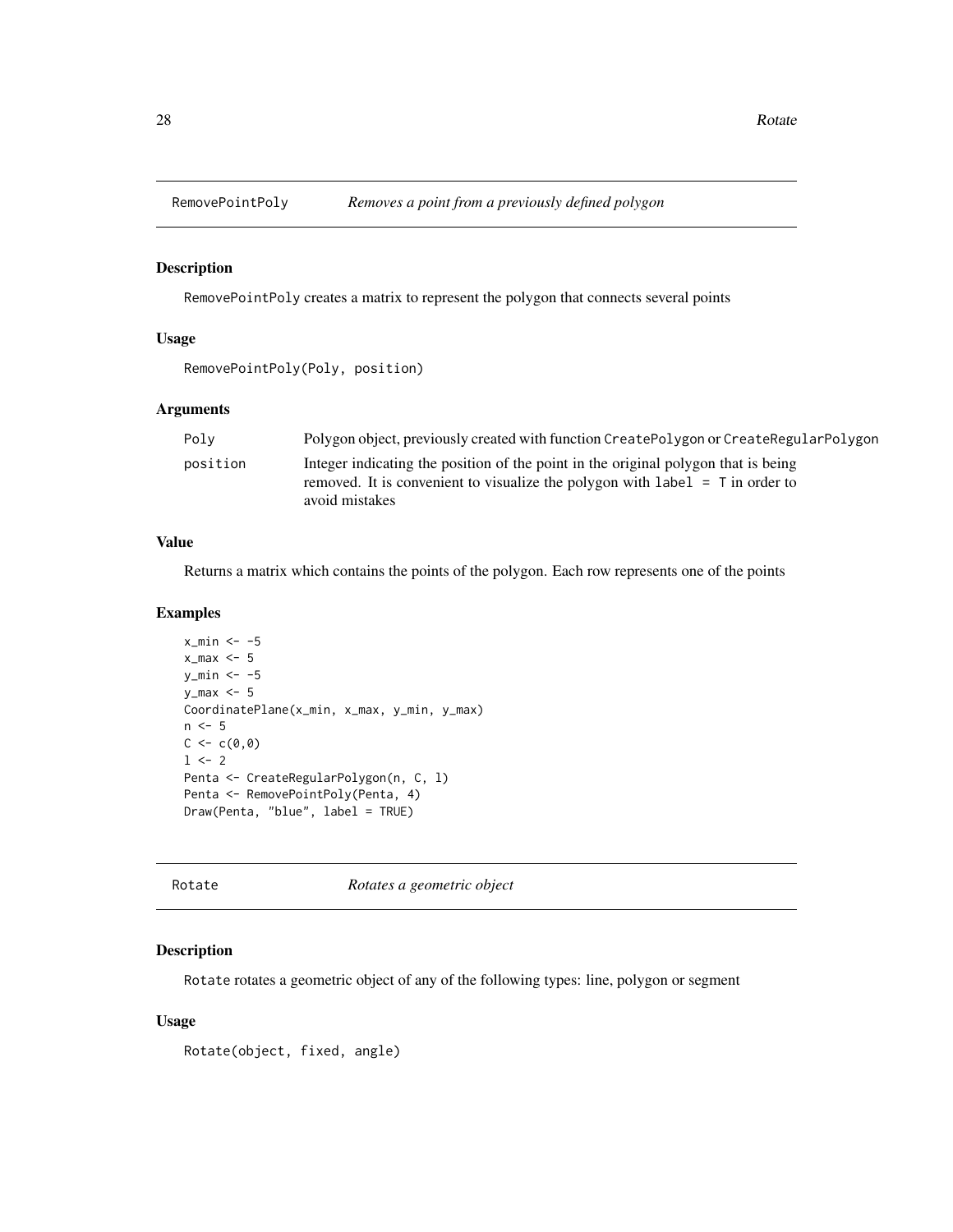#### <span id="page-28-0"></span>SelectPoints 29

#### Arguments

| object | geometric object of type line, polygon or segment, previously created with any<br>of the functions in the package |
|--------|-------------------------------------------------------------------------------------------------------------------|
| fixed  | Vector containing the xy-coordinates of the only point of the plane which re-<br>mains fixed during rotation      |
| angle  | Angle of rotation in degrees $(0-360)$ , considering the clockwise direction                                      |

# Value

Returns a geometric object which is the rotation of the original one, following the clockwise direction

#### Examples

```
x_{min} < -5x_{max} < -5y_min <- -5
y_max <- 5
CoordinatePlane(x_min, x_max, y_min, y_max)
P1 \leq -c(0, 0)P2 \leq c(1,1)P3 \leq -c(2,0)Poly <- CreatePolygon(P1, P2, P3)
Draw(Poly, "blue")
fixed <-c(-1,-1)angle <-30Poly_rotated <- Rotate(Poly, fixed, angle)
Draw(Poly_rotated, "orange")
fixed \leftarrow c(2,0)
Poly_rotated <- Rotate(Poly, fixed, angle)
Draw(Poly_rotated, "transparent")
```
SelectPoints *Selection of points from the coordinate plane*

# Description

SelectPoints allows the selection of points from the coordinate plane

#### Usage

```
SelectPoints(n)
```
## Arguments

n Number of points to select from the current coordinate plane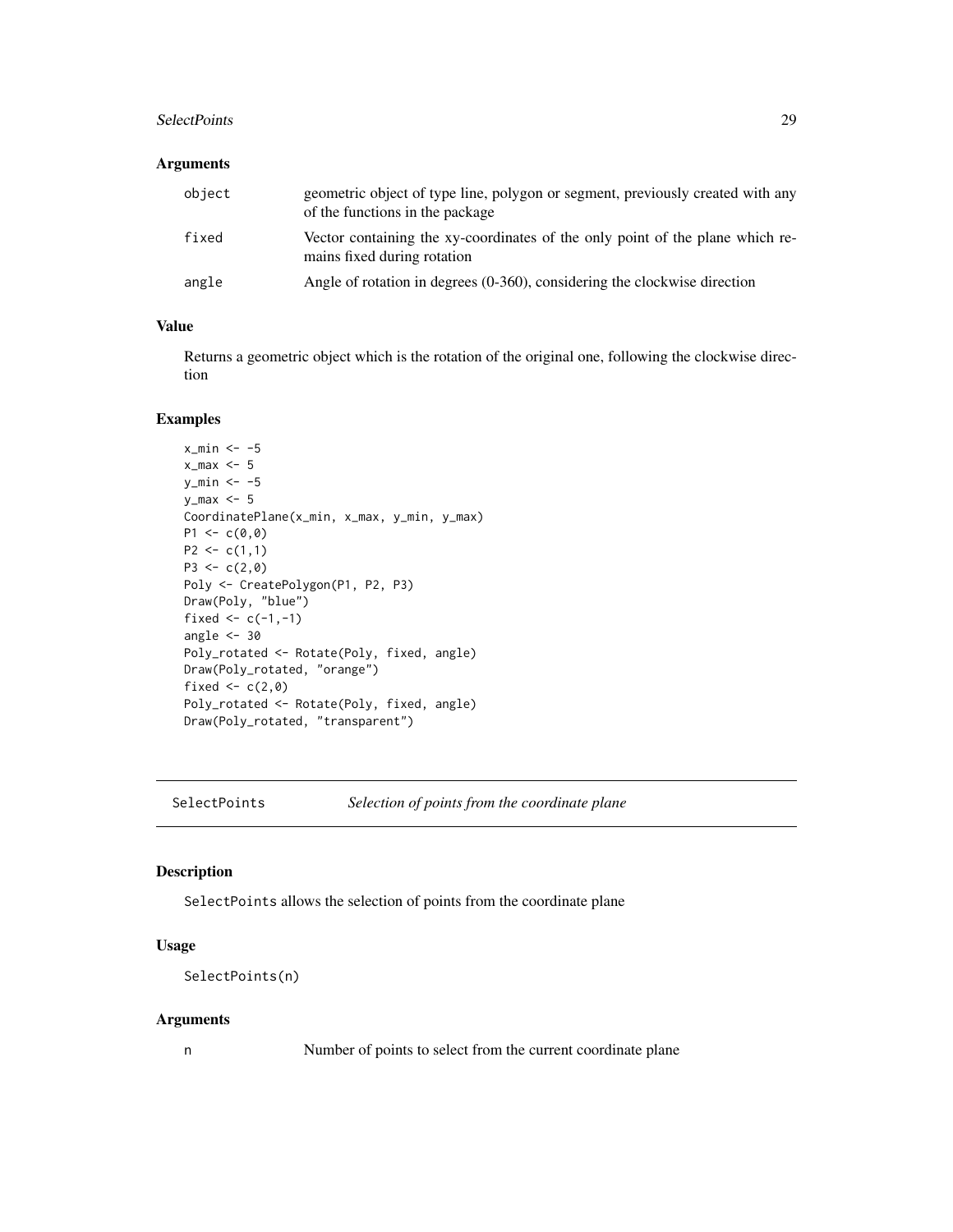#### Value

Returns a vector or matrix which contains the xy-coordinates of the selected points. Each row represents one of the points. If  $n = 1$  the output is a numeric vector, if  $n = 2$  then it is a Segment, and for n > 2 the object is a polygon.

#### Examples

```
n < -3points <- SelectPoints(n)
```
ShearedPolygon *Creates a sheared polygon from a given one*

#### Description

ShearedPolygon creates a sheared polygon from a given one

# Usage

ShearedPolygon(Poly, k, direction)

#### Arguments

| Poly      | Polygon object, previously created with function CreatePolygon or CreateRegularPolygon                                                                                                                              |
|-----------|---------------------------------------------------------------------------------------------------------------------------------------------------------------------------------------------------------------------|
| k         | Number that represents the shear factor which is applied to the original polygon                                                                                                                                    |
| direction | String with value "horizontal" or "vertical" which indicates the direction in<br>which shearing is applied. Horizontal means the shearing is parallel to the X<br>axis, while vertical means parallel to the Y axis |

#### Value

Returns a sheared polygon, in any of the two axis, to the original one

```
x_min <- -5
x_{max} < -5y_{min} < -5y_max < -5CoordinatePlane(x_min, x_max, y_min, y_max)
Square <- CreateRegularPolygon(4, c(-2, 0), 1)
Draw(Square, "blue")
k \leq -1Square_shearX <- Translate(ShearedPolygon(Square, k, "horizontal"), c(3,0))
Draw(Square_shearX, "orange")
Square_shearY <- Translate(ShearedPolygon(Square, k, "vertical"), c(3,0))
Draw(Square_shearY, "orange")
```
<span id="page-29-0"></span>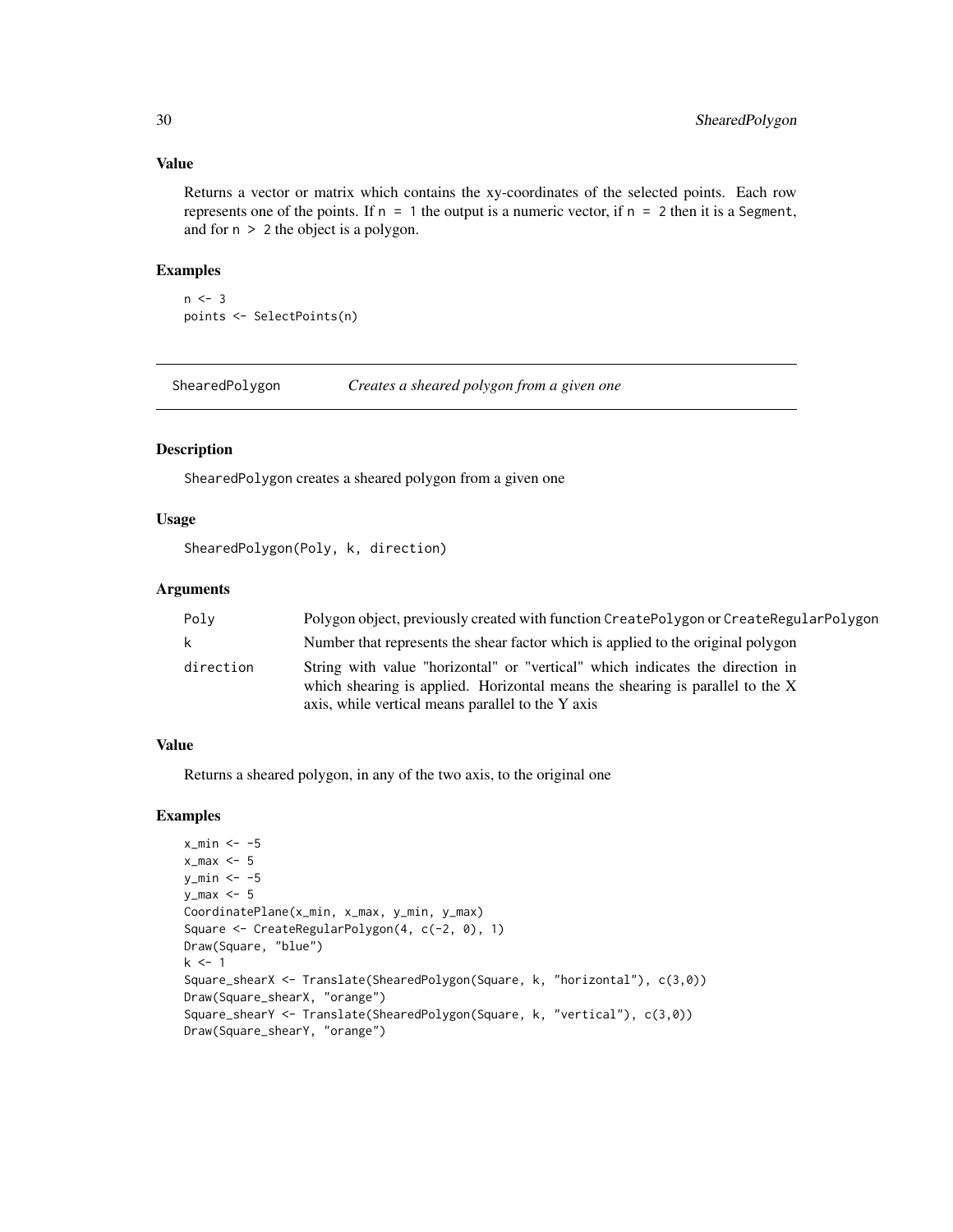<span id="page-30-0"></span>

# Description

Sierpinski plots the first iterations of Sierpinski triangle, a well-known fractal

# Usage

Sierpinski(Tri, it)

# Arguments

| Tri | Regular triangle, previously created with function CreateRegularPolygon                                                                                                                    |
|-----|--------------------------------------------------------------------------------------------------------------------------------------------------------------------------------------------|
| it  | Number of iterations to be performed for the construction of Sierpinski triangle.<br>It is not recommended to choose a number higher than 10 in order to avoid an<br>excess of computation |

#### Value

None. It produces the plot of the first n iterations of Sierpinski triangle in the current coordinate plane

# References

http://mathworld.wolfram.com/SierpinskiSieve.html

```
x_{min} < -6x_{max} < -6y_{min} < -6y_max < -6CoordinatePlane(x_min, x_max, y_min, y_max)
n \leq -3C < -c(0, 0)1 < -5Tri <- CreateRegularPolygon(n, C, l)
it < -6Sierpinski(Tri, it)
```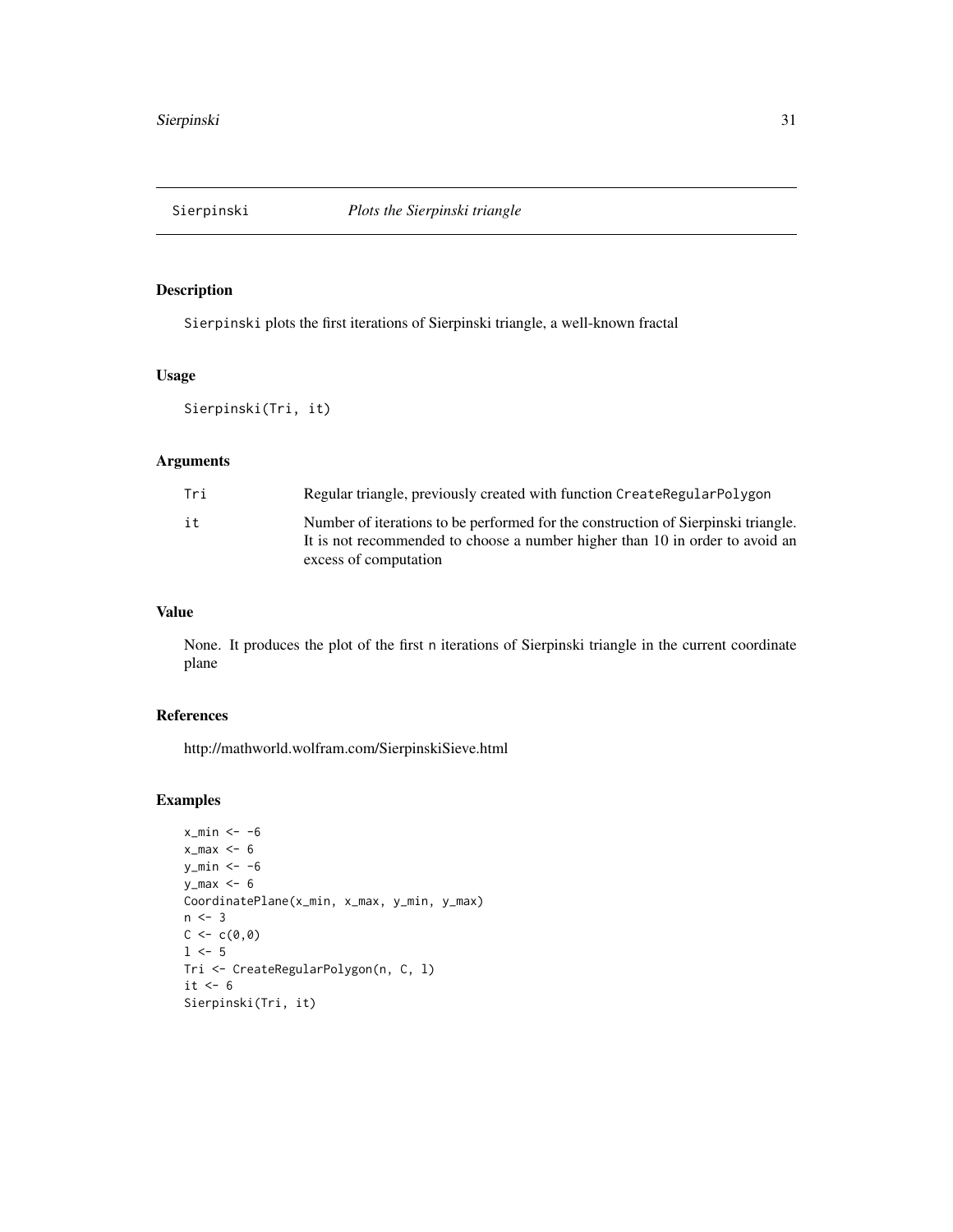<span id="page-31-0"></span>

# Description

SimilarPolygon creates a sheared polygon from a given one

#### Usage

```
SimilarPolygon(Poly, k)
```
# Arguments

| Polv | Polygon object, previously created with function CreatePolygon or CreateRegularPolygon |
|------|----------------------------------------------------------------------------------------|
| k    | Positive number that represents the expansion $(k > 1)$ or contraction $(k < 1)$       |
|      | factor which is applied to the original polygon                                        |

# Value

Returns a similar polygon, exapended or contracted, to the original polygon

#### Examples

```
x_{min} < -5x_{max} < -5y_{min} < -5y_max <- 5
CoordinatePlane(x_min, x_max, y_min, y_max)
P1 \leq -c(0,0)P2 \leq -c(1,1)P3 <- c(2,0)Poly <- CreatePolygon(P1, P2, P3)
Draw(Poly, "blue")
k < -2Poly_similar <- SimilarPolygon(Poly, k)
Draw(Translate(Poly_similar, c(-1,2)), "orange")
```
Soddy *Finds the inner and outer Soddy circles of three given mutually tangent circles*

## Description

Soddy finds inner and outer Soddy circles of three given mutually tangent circles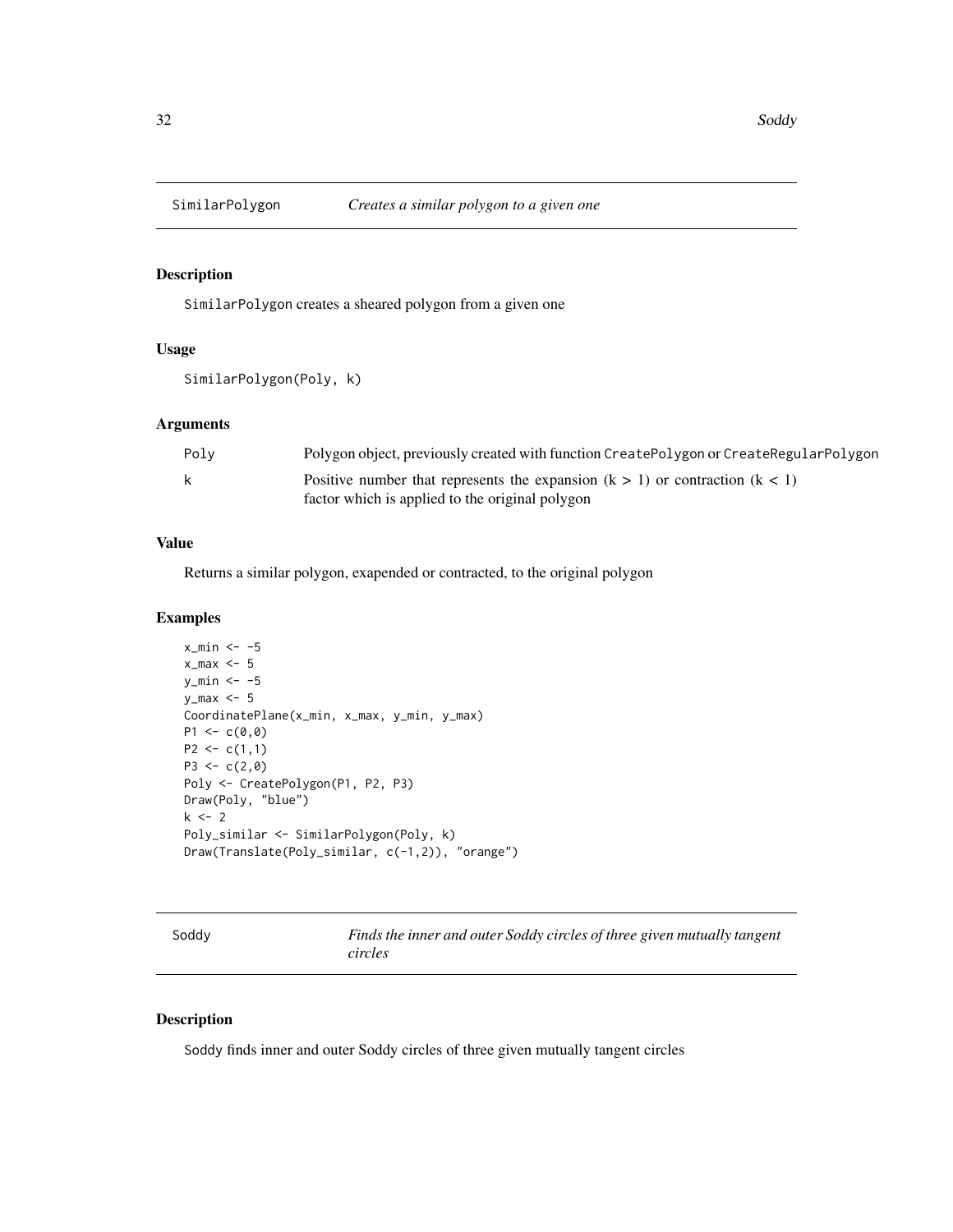#### Soddy 33

# Usage

Soddy(A, r1, B, r2, C, r3)

# Arguments

| A              | Vector containing the xy-coordinates of the center of circumference 1 |
|----------------|-----------------------------------------------------------------------|
| r1             | Radius for circumference 1                                            |
| B              | Vector containing the xy-coordinates of the center of circumference 2 |
| r <sup>2</sup> | Radius for circumference 2                                            |
| C.             | Vector containing the xy-coordinates of the center of circumference 3 |
| r3             | Radius for circumference 3                                            |

# Value

A list which contains the Soddy center and the radiuses of Soddy inner and outer circle of three mutually tangent circles

#### References

http://mathworld.wolfram.com/SoddyCircles.html

```
x_{min} < -3x_{max} < -3y_{min} < -2.5y_{max} < -3.5CoordinatePlane(x_min, x_max, y_min, y_max)
A \leftarrow c(-1, 0)B \leftarrow c(1, 0)C \leftarrow c(\emptyset, sqrt(3))r1 < -1r2 < -1r3 < -1Draw(CreateArcAngles(A, r1, 0, 360), "black")
Draw(CreateArcAngles(B, r2, 0, 360), "black")
Draw(CreateArcAngles(C, r3, 0, 360), "black")
result <- Soddy(A, r1, B, r2, C, r3)
soddy_point <- result[[1]]
inner_radius <- result[[2]]
outer_radius <- result[[3]]
Draw(soddy_point,"red")
Draw(CreateArcAngles(soddy_point,inner_radius,0,360),"red")
Draw(CreateArcAngles(soddy_point,outer_radius,0,360),"red")
```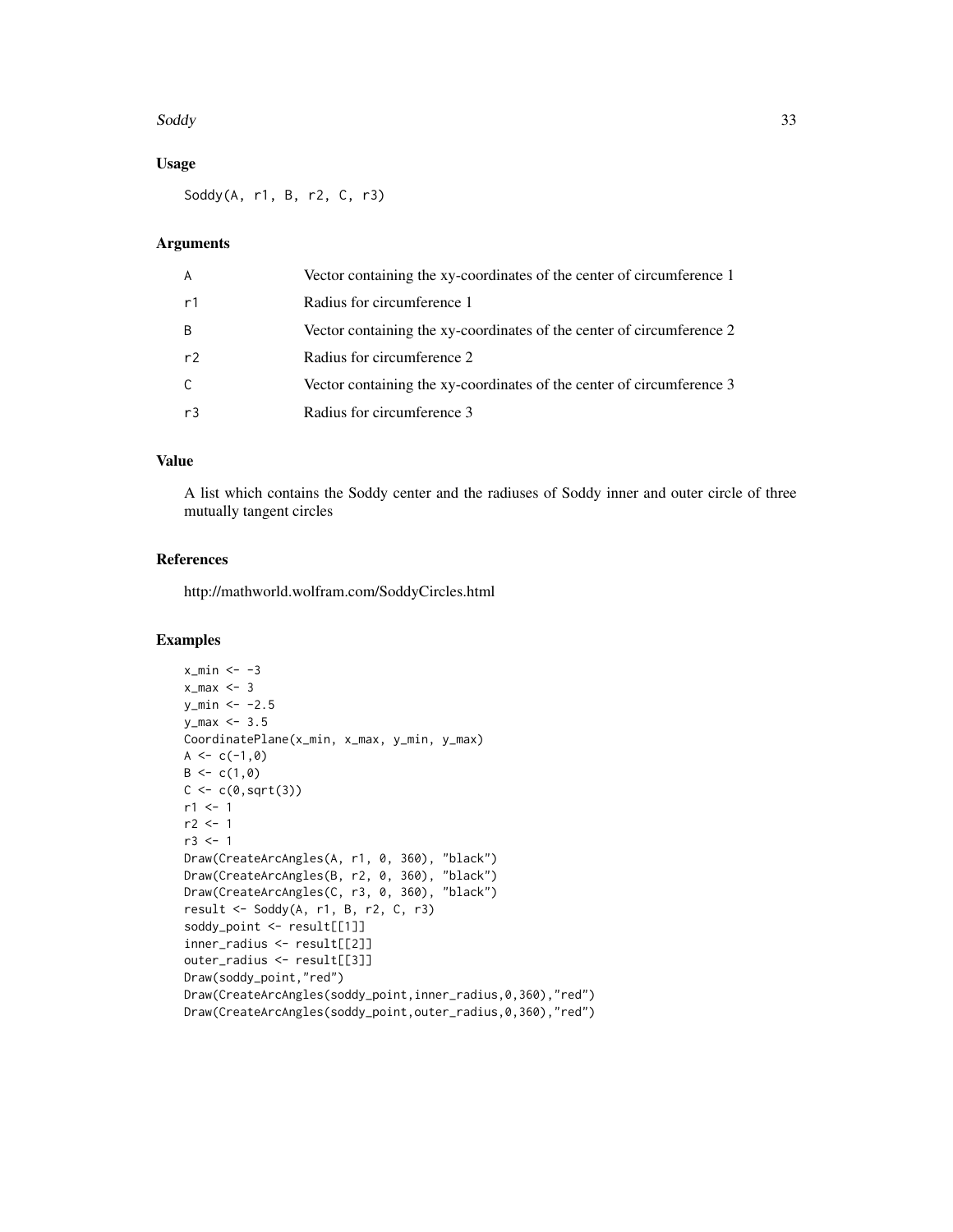<span id="page-33-0"></span>Star *Creates a closed curve with the shape of a star. Each of the stars produced by this function is built through a simple iterative process based on segment drawing for certain angles and lengths. It can also produce regular polygons for some combinations of the parameters*

#### Description

Star creates a star with multiple building possibilities

# Usage

Star(P, angle,  $l$ , time = 0, color = "transparent")

#### Arguments

| P     | Vector containing the xy-coordinates of the starting point for the star                                                                                                                                                                                                                                                                                                                                 |
|-------|---------------------------------------------------------------------------------------------------------------------------------------------------------------------------------------------------------------------------------------------------------------------------------------------------------------------------------------------------------------------------------------------------------|
| angle | Angle $(0-360)$ that is related to the direction of the two segments which are<br>drawn in each of the steps of the process. This parameter really represents the<br>angle (in clockwise and anti-clockwise direction) for the two first drawn seg-<br>ments, but it is modified according to rotations of 144 degrees in all the follow-<br>ing steps, including the last one, which closes the curve. |
| 1     | Number that indicates the length side of the segments that are drawn. This<br>parameter will determine the size of the star                                                                                                                                                                                                                                                                             |
| time  | Number of seconds to wait for the program before drawing each of the segments<br>that make star. If no time is specified, default value is $0$ (no waiting time). If<br>the chosen time is very small ( $time < 0.05$ ) it is possible that the program shows<br>the plot directly. In this case, it should be increased the time parameter.                                                            |
| color | Color to indicate the points that are obtained during the process to draw the star.<br>If missing, the points are not indicated and only the segments are drawn in the<br>plot                                                                                                                                                                                                                          |

#### Value

None. It produces the plot of a closed curve with the shape of a star, if the parameters are chosen properly

#### References

Abelson, H., & DiSessa, A. A. (1986). Turtle geometry: The computer as a medium for exploring mathematics. MIT press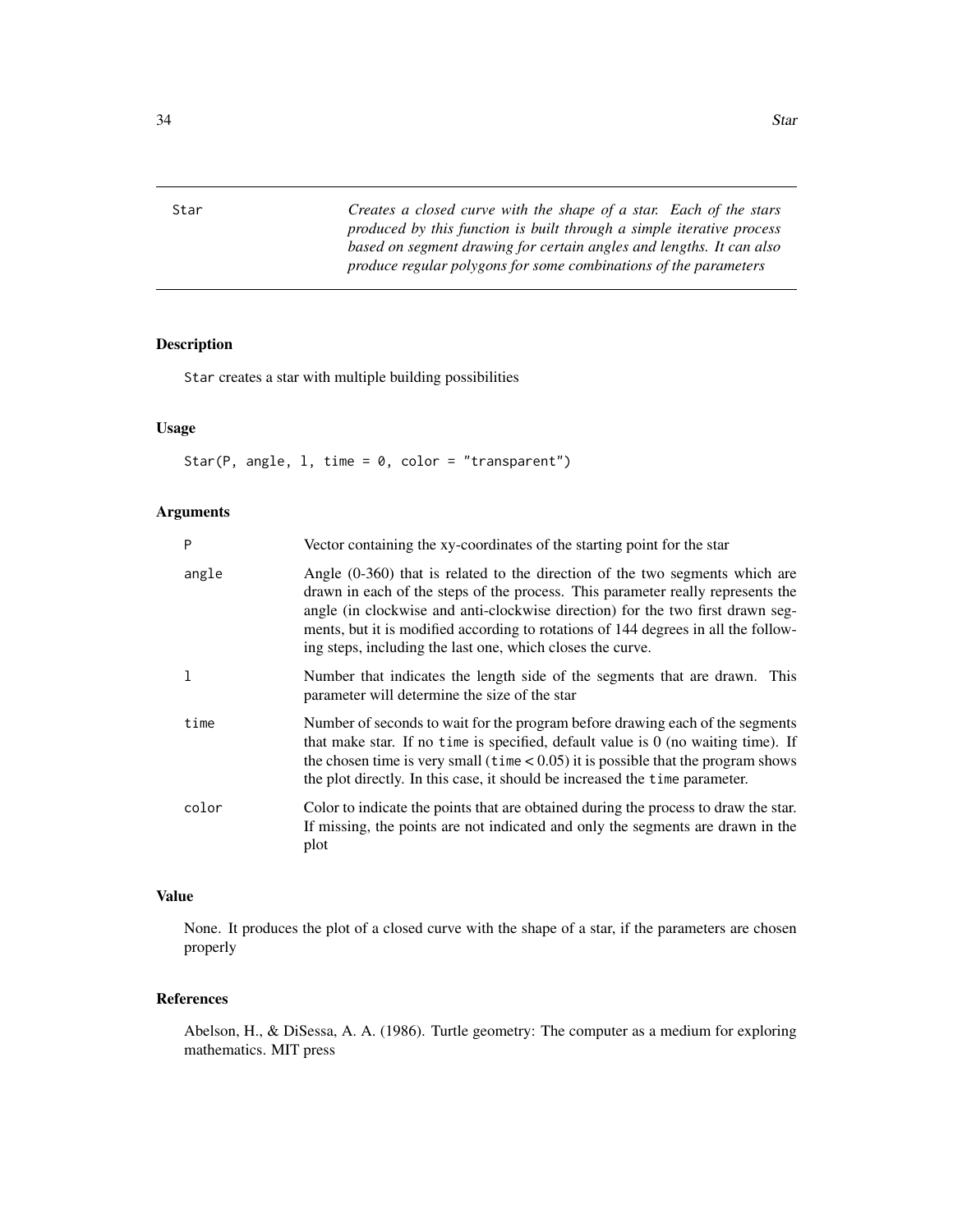#### <span id="page-34-0"></span>Tessellation 35

#### Examples

```
x_{min} < -5x_{max} < -5y_{min} < -5y_max \leq 5CoordinatePlane(x_min, x_max, y_min, y_max)
P \leftarrow c(0, 0)angle <-01 < -1Star(P, angle, l)
```
Tessellation *Creates a tessellation from a starting set of geometric objects*

# Description

Tessellation creates a geometric pattern by the repetitive translation of an initial geometric object

# Usage

Tessellation(objects\_list, colors, direction, separation, it)

# Arguments

| objects_list | A list composed by several geometric objects (mainly polygons created with<br>CreatePolygon or CreateRegularPolygon)                                                                                                                                                                                                                                                                                       |
|--------------|------------------------------------------------------------------------------------------------------------------------------------------------------------------------------------------------------------------------------------------------------------------------------------------------------------------------------------------------------------------------------------------------------------|
| colors       | Vector containing the colors for each of the objects of the initial geometric object                                                                                                                                                                                                                                                                                                                       |
| direction    | Vector containing the xy-coordinates of the direction in which tessellation is<br>being generated                                                                                                                                                                                                                                                                                                          |
| separation   | Number indicating the distance that separates any of the geometric objects in the<br>repetitive pattern. This distance must be understood in the sense of a translation<br>of the initial object. Indeed, this distance is only preserved in the direction of the<br>chosen vector direction when generating the pattern. Moreover, the choice of<br>separation = $\theta$ implies no pattern is generated |
| it           | Number of iterations to be performed for the construction of the tessellation                                                                                                                                                                                                                                                                                                                              |

### Value

None. It produces the plot of a repetitive pattern, usually known as a tessellation

#### References

http://mathworld.wolfram.com/Tessellation.html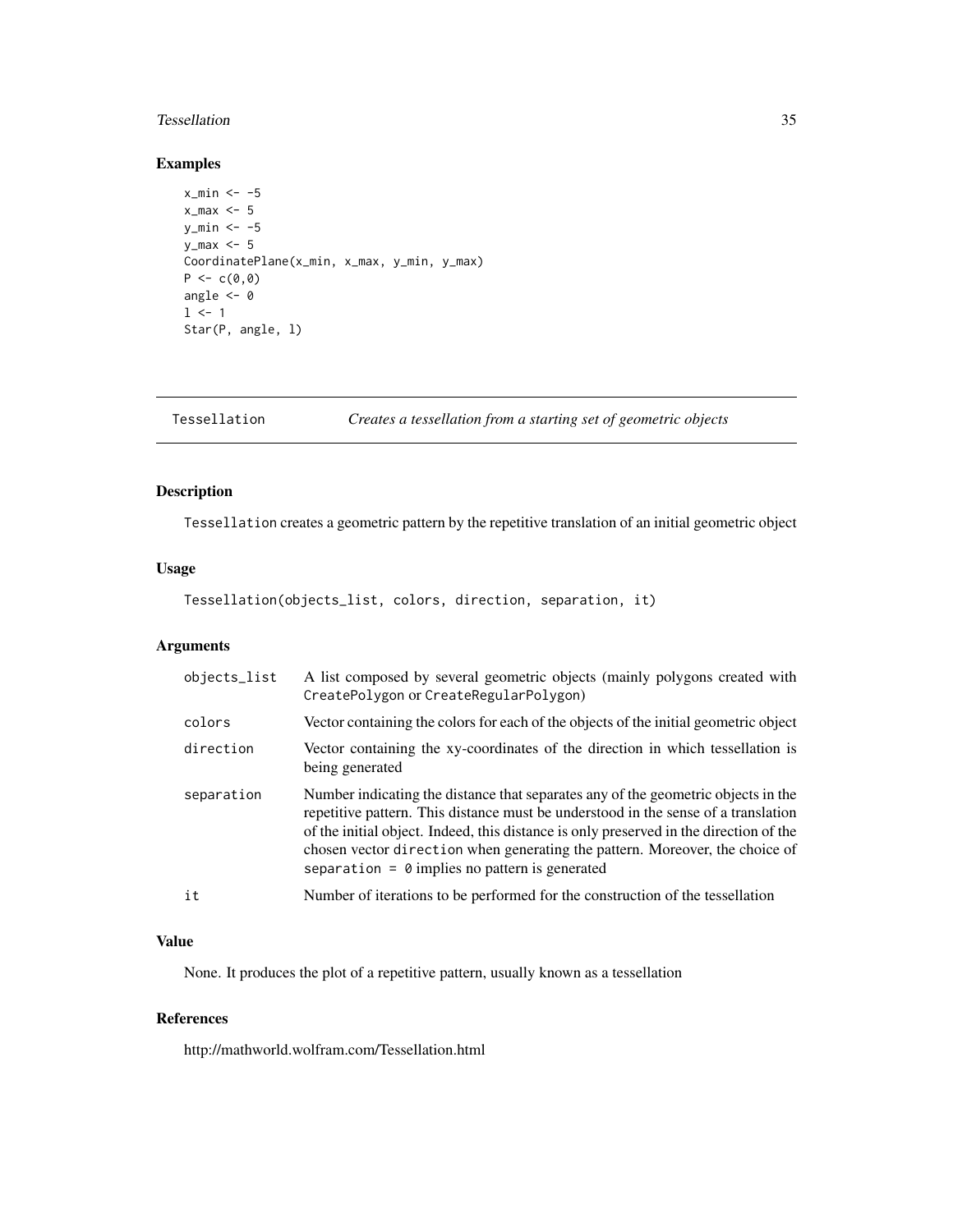#### Examples

```
x_{min} < -6x_max <-6y_{min} < -2y_max <- 10
CoordinatePlane(x_min, x_max, y_min, y_max)
Hexa <- CreateRegularPolygon(6, c(-3,0), 1)
Draw(Hexa, "purple")
Tri <- CreatePolygon(c(-3,-1), c(Hexa[4,1],-2), c(Hexa[1,1],-2))
Draw(Tri,"pink")
objects_list <- list(Tri, Hexa)
cols <- c("pink", "purple")
direction \leq c(1,0)separation <- 1.732051
it \leftarrow 3Tessellation(objects_list, cols, direction, separation, it)
direction \leq c(0,1)separation <- 3
it <- 4
Tessellation(objects_list, cols, direction, separation, it)
```
Translate *Translates a geometric object*

## Description

Translate translates a geometric object of any of the following types: line, polygon or segment

#### Usage

Translate(object, v)

#### Arguments

| object       | geometric object, previously created with function CreatePolygon |
|--------------|------------------------------------------------------------------|
| $\mathsf{v}$ | Vector containing the xy-coordinates of the translation vector   |

#### Value

Returns a polygon whose coordinates are translated according to vector v

```
x_{min} < -5x_{max} < -5y_{\text{min}} < -5y_max <- 5
CoordinatePlane(x_min, x_max, y_min, y_max)
P1 \leftarrow c(0, 0)
```
<span id="page-35-0"></span>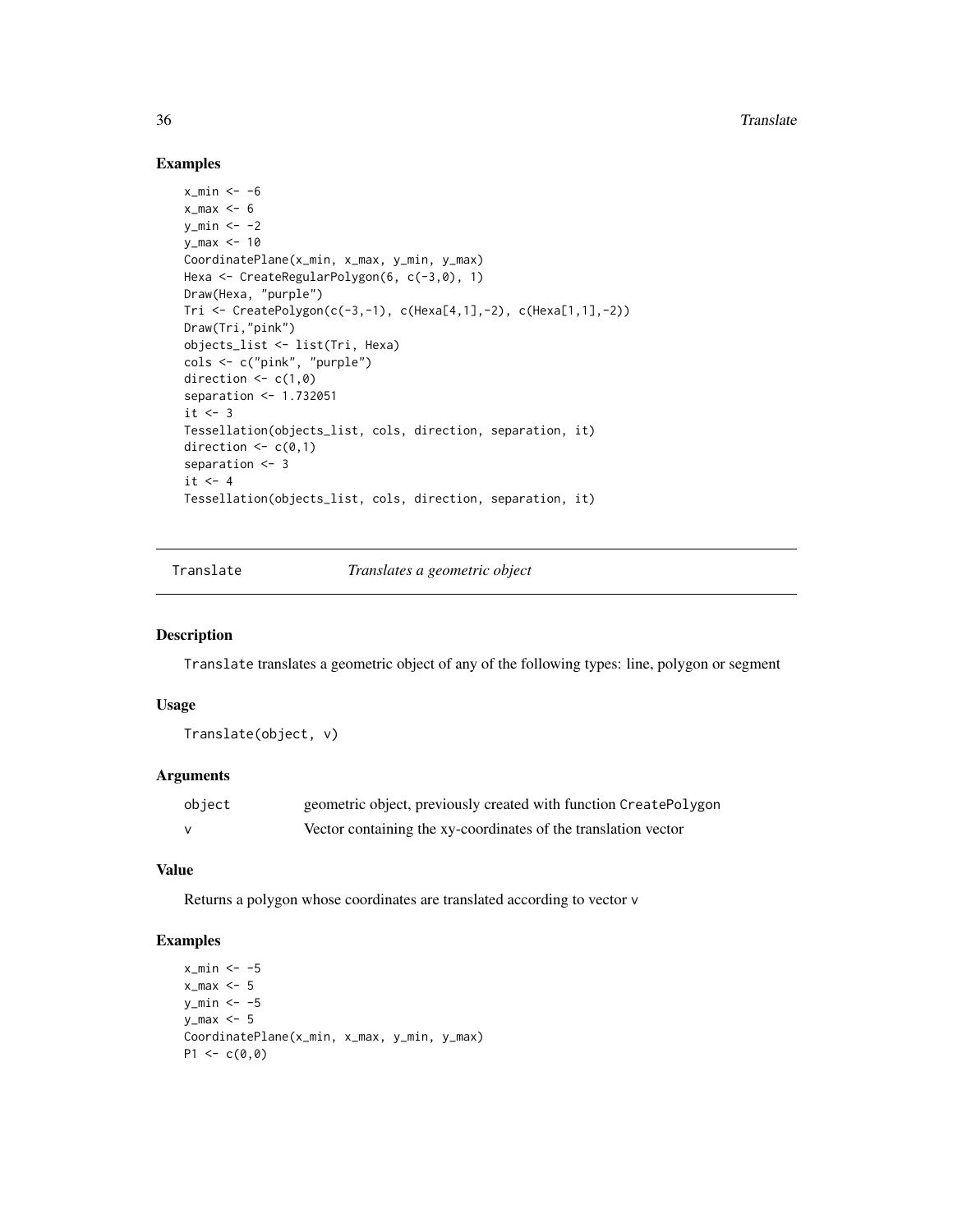#### Translate 37

```
P2 \leq c(1,1)P3 <- c(2,0)Poly <- CreatePolygon(P1, P2, P3)
Draw(Poly, "blue")
v < -c(1,2)Poly_translated <- Translate(Poly, v)
Draw(Poly_translated, "orange")
```